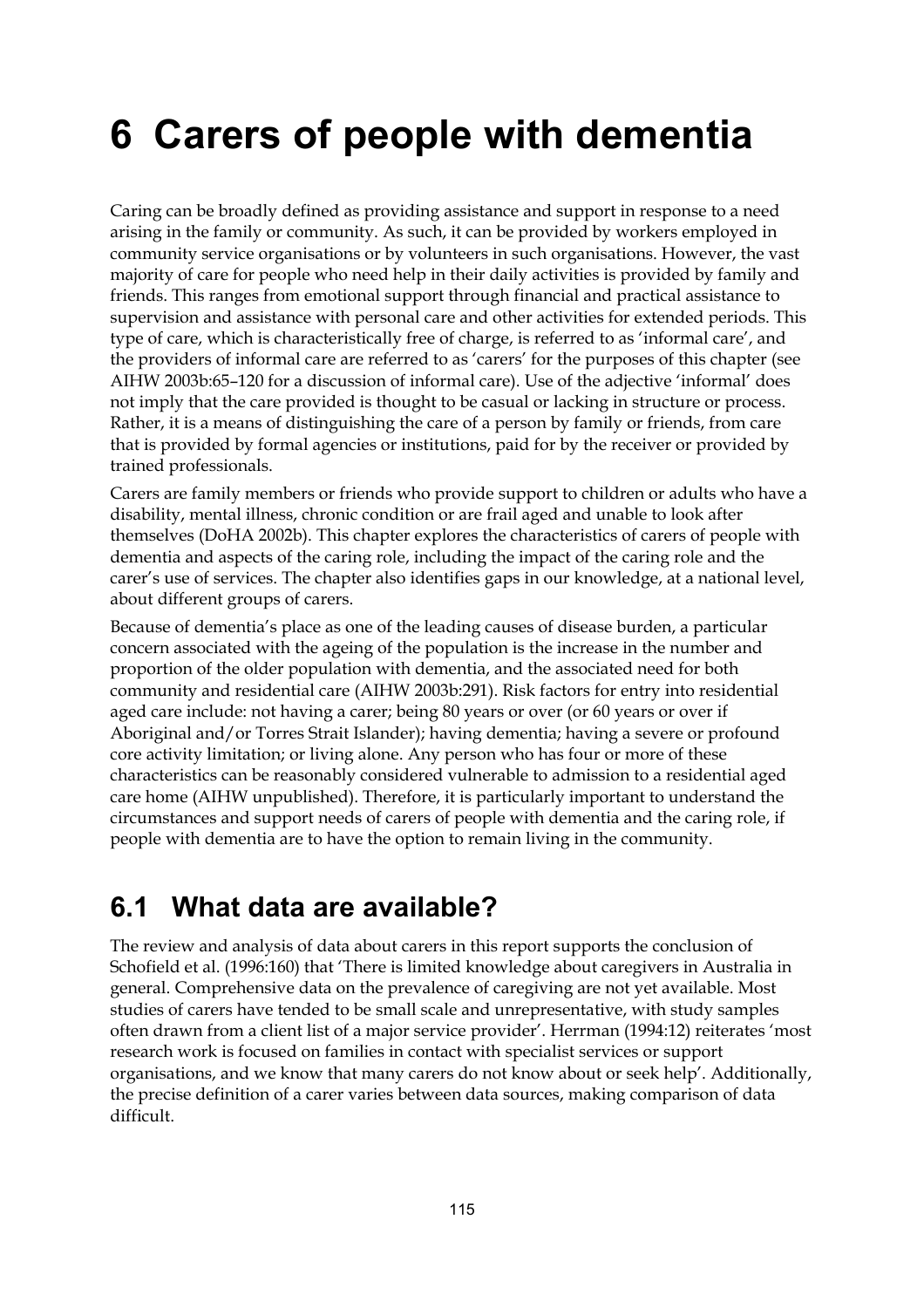This chapter attempts to make use of the limited Australian data about carers of people with dementia, using data from the 2003 SDAC, administrative data collections and smaller published Australian studies of carers. For comparative purposes, information about carers of people without dementia is also included where appropriate. The results from this analysis provide some information about carers which is useful for policy and planning purposes. Of perhaps more importance, however, is that there are significant gaps and inconsistencies in the data which limit our capacity to answer questions such as:

- Who are the primary carers of people with dementia and what are the important needs for support in these groups? How might this change in an ageing population?
- What kind of back-up care arrangements are currently supporting primary carers, and how might these be affected by population ageing?

# **Survey of Disability, Ageing and Carers**

The ABS SDAC is the source of national population data about carers. For this survey, carers of people with dementia include those who provide informal assistance to people with dementia living in households (see Box 6.1). The definition of a carer is restricted by the requirements that the carer has provided or will provide care for a certain amount of time and that they provide assistance with specified types of activities. This relatively restricted definition of carers will result in underestimates of the number of people providing care and assistance to people with dementia and/or to their primary carers.

#### **Box 6.1: ABS 2003 Survey of Disability, Ageing and Carers: informal assistance and carers**

#### *Informal assistance*

*Informal assistance is unpaid help or supervision that is provided to persons with one or more disabilities or to persons aged 60 years and over living in households. It includes only assistance that is provided for one or more of the specified tasks comprising an activity because of a person's disability or age. Informal assistance may be provided by family, friends or neighbours. Any assistance received from family or friends living in the same household is considered to be informal assistance regardless of whether or not the provider is paid.* 

#### *Carer*

*A carer is a person of any age who provides any informal assistance, in terms of help or supervision, to persons with disabilities or long-term conditions, or to older persons aged 60 years and over. This assistance has to be ongoing, or likely to be ongoing, for at least six months. Assistance to a person in a different household relates to 'everyday types of activities', without specific information on the activities. Where the care recipient lives in the same household, the assistance is for one or more of the following activities: cognition or emotion; communication; health care; housework; meal preparation; mobility; paperwork; property maintenance; self-care; or transport.* 

#### *Primary carer*

*A primary carer is a person who provides the most informal assistance, in terms of help or supervision, to a person with one or more disabilities. The assistance has to be ongoing, or likely to be ongoing, for at least six months and be provided for one or more of the core activities (communication, mobility and self-care). Confirmed primary carers only include persons aged 15 years and over for whom a personal interview was conducted.* 

*Source:* ABS 2004a:71, 75, 77.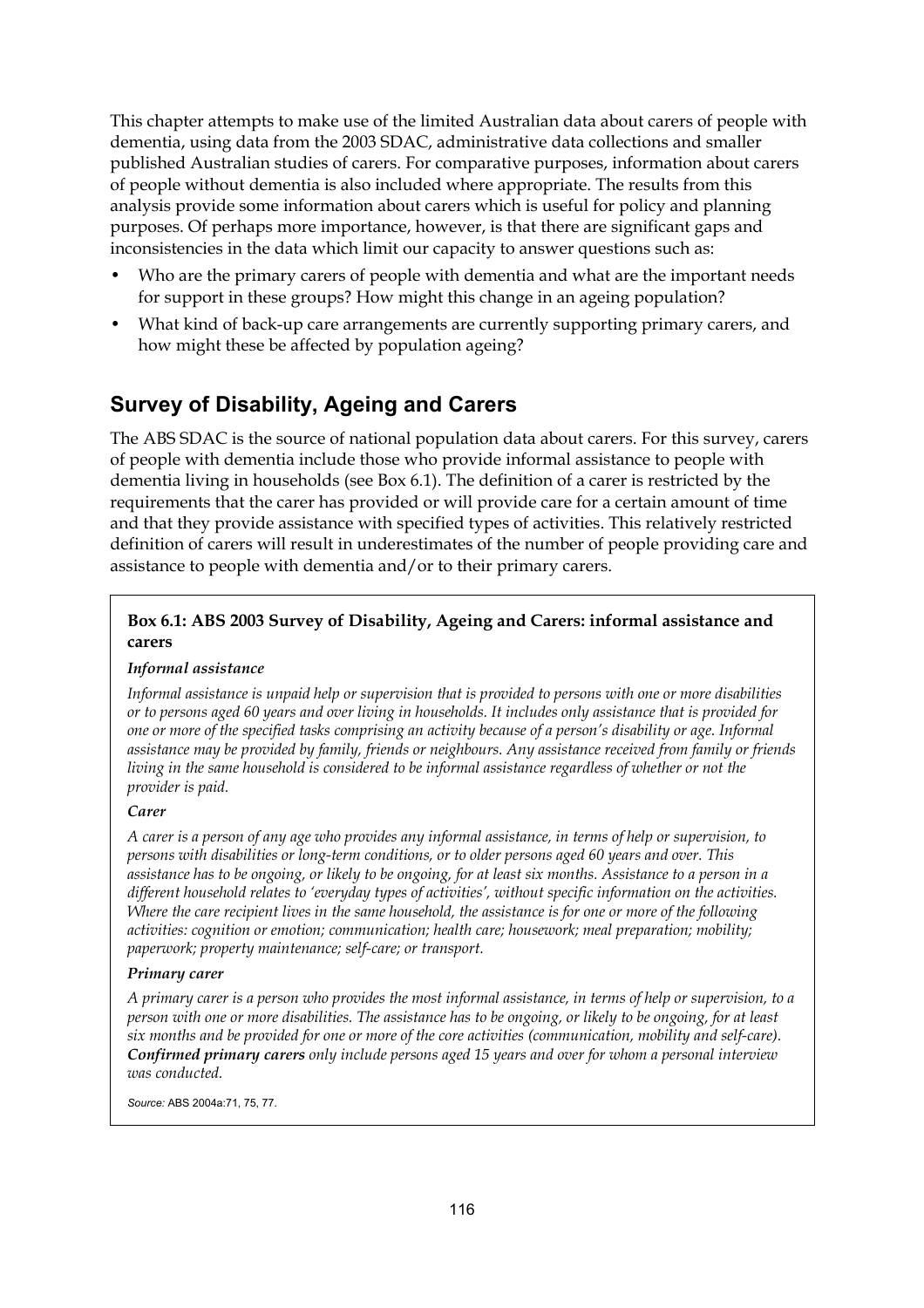Informal care arrangements can be complex. A carer may provide help or supervision for more than one person with dementia, and a person with dementia may receive assistance from more than one carer. Some carers live in the same household with the care recipient, and may be the primary carer for that person while also providing support and assistance to someone living outside the household. The 2003 SDAC identifies 25,800 people with dementia living in households and receiving informal assistance. But the complexities of informal care relationships and arrangements mean that this estimate does not also provide an indication of the number of carers providing this assistance.

This report is unable to describe and analyse this rich set of caring arrangements partly because of the structures of the SDAC files available for analysis. The SDAC Confidentialised Unit Record File (CURF) is the unit record data file that is released by the ABS for use by researchers and analysts. Due to the way the CURF is structured, only the number of coresident carers and co-resident primary carers can be estimated and only their experiences described.

Co-resident carers are those who live in the same household as the recipient of their care. Some people with dementia received informal assistance from more than one co-resident carer (and/or from carers who did not live in the same household). However, the 2003 CURF only identifies one person with dementia per household as receiving informal assistance from a carer. This also means that each co-resident carer only provided assistance for one person with dementia in the household; this does not exclude the possibility that they also provided assistance to a co-resident recipient without dementia, or to recipients who lived in another household, regardless of whether or not they had dementia (Figure 6.1). Therefore the SDAC CURF does not permit us to estimate the total number of carers providing assistance to people with dementia. Analysis of SDAC data in this report is therefore restricted to co-resident carers. This is an important limitation—as people get older they are more likely to be living alone than with others, and information about non-resident carers is therefore very useful.



The SDAC collects demographic information about all co-resident carers, but more detailed information about the caring role is collected by personal interview only about *confirmed*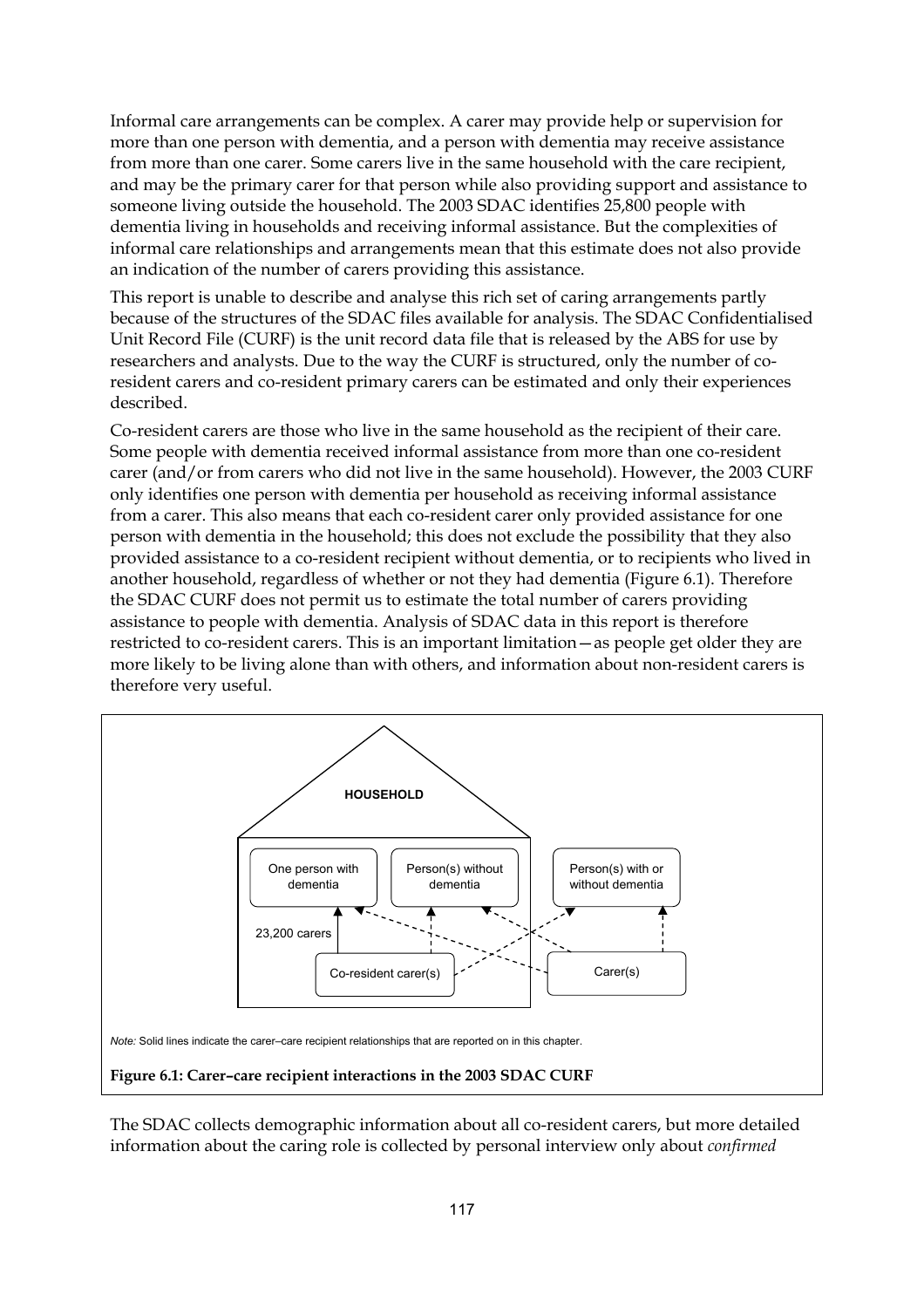co-resident *primary* carers (see Box 6.1). The SDAC sample includes only a small number of co-resident and co-resident primary carers of people with dementia. This reduces the reliability of any extrapolation of these numbers to an estimate of the total population of coresident carers of people with dementia. Therefore, for the purposes of this chapter, most of the analysis will treat the data from the SDAC as a sample, and will not try to extrapolate this to the Australian population.

Furthermore, as already discussed, the SDAC will under-report on numbers of carers because of the limitations of the survey in identifying people with dementia. These limitations will also affect estimates of carer numbers, although the extent of the underestimate is difficult to determine. It is also important to note that as most carers of people with dementia identified in the SDAC are caring for those in the more severe stages of dementia, the characteristics of their caring role will be different to the characteristics of the broader group caring for people across all stages of dementia.

In summary, the SDAC data only permit this report to describe the experience of co-resident primary carers, with limited reporting possible about other co-resident carers. There are no national comprehensive data that report the number, characteristics and needs of people providing care to those with dementia living in the community.

# **Administrative data collections**

A number of administrative data collections include data about carers of people with dementia, including the 2002 CACP and EACH censuses, the ACAP MDS, Alzheimer's Australia DESP, and the NRCP data set. Data from these programs have been included where possible in this chapter.

Administrative data collections are restricted in coverage to program clients. Consequently they cannot be used to provide an estimate of the total number of carers of people with dementia or to describe the experiences and needs of all carers. However, this information can assist in constructing a profile of carers of people with dementia in contact with these services.

The CACP, EACH and ACAP data collections include information about the primary or principal carer as part of the process of collecting information about the care recipient. These collections therefore do not provide information about all carers of the care recipient, and generally only collect information about the carer that is directly relevant to the care recipient—that is, additional information about the caring role (such as the impact of caring for more than one care recipient) is not collected.

In contrast, Alzheimer's Australia DESP and the NRCP collect information about all carers in contact with these services, and can explore aspects of the caring role in further detail. Additionally, the NRCP collects information about the carer–care recipient interaction in respect of all of the carer's care recipients. These data collections have the potential to be a useful source of information about carers of people with dementia in Australia in contact with these services, but only limited information was available (or relevant) for inclusion in this chapter in the timeframe available for this project. However, compared to sample sizes of most other data sources used in this chapter, the administrative data collections include information about a large number of clients.

The CACP and EACH census collections included questions on dementia status, carer availability, carer co-residency status and relationship of the carer to the care recipient, as well as assistance needed and service use by the care recipient. However, the censuses were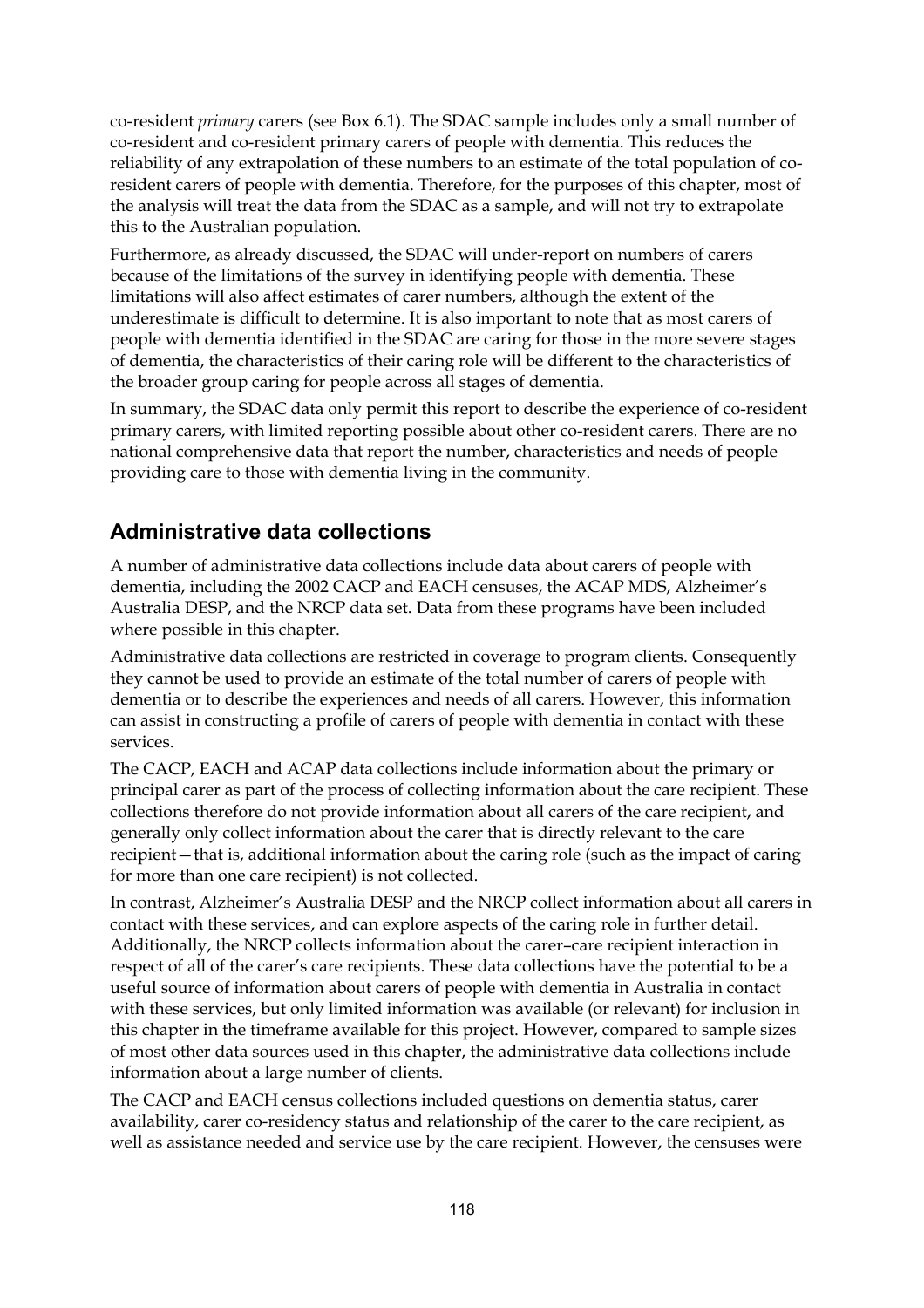conducted in 2002 and more recent data of this type are not available from the ongoing program data. A particular limitation in respect of the EACH program is that it was a relatively new and very small program at the time of the census and it is possible that characteristics of caring arrangements for this population have changed as the program has grown in recent years. Current program data do not include information about carers.

The ACAP MDS includes information that predominantly relates to the client's characteristics and circumstances, but also includes items on carer availability, carer coresidency status and relationship of the carer to the care recipient.

CACP, EACH and ACAP define a carer similarly as *someone such as a family member, friend or neighbour, excluding paid or volunteer carers organised by formal services (including paid staff in funded group houses), who has been identified as providing regular and sustained care and assistance to the client without payment other than possibly a pension or benefit.* As information is only collected about one carer, the data items relate to the carer who is identified by the client and/or their carer as providing the most significant amount and type of care and assistance related to the client's capacity to remain living at home.

Alzheimer's Australia collects information from contacts with DESP, many of whom are carers of people with dementia. Data items included in the data dictionary about carer status include type of carer, age and sex, main language spoken at home, requirement for an interpreter, locality/remoteness, dementia diagnosis status of the person of concern and relationship to the person of concern. The person of concern is usually a person with symptoms of dementia or memory loss cared for by the carer in contact with Alzheimer's Australia DESP. Information about age, country of birth, proficiency in English and Indigenous status is not collected (or recorded) on a routine basis, and there is too much missing data for it to be useful for analysis. Additional information about carer assistance and carer overall need is collected, but these data items do not appear in the data dictionary. Carers are defined broadly as *those people who provide any level of support or assistance (social, emotional, psychological, physical, personal care, supervisory) to another person who has any level of memory loss, confusion, disorientation, behavioural change or any sequelae of dementia or cognitive impairment*. Professional/service providers (including volunteers) are defined separately.

The NRCP collects information about carers assisted by the program, which include carers of people with dementia. The NRCP defines a carer as *a person such as a family member, friend or neighbour, who provides regular and sustained care and assistance to another person without payment other than a pension or benefit*. The definition excludes all care services such as care or assistance provided by paid workers or volunteers arranged by formal services. Significant efforts over the last year have been made to improve the quality and comprehensiveness of information collected through the NRCP data set. This improved data was unavailable in time for inclusion in this report but represents a potentially rich source of information about carers for future analysis.

### **Australian studies**

Schofield et al. (1996) noted that most studies of carers have tended to be small scale and unrepresentative, with study samples often drawn from a client list of a major service provider. Furthermore, many studies only include co-resident carers or primary or principal carers—so that other people who are part of the network of back-up care, and are important in supporting the complex care needs of people with dementia and in providing support for the carer, are often not included in these studies. In addition, response rates may be low or carers may be unwilling or unable to provide information about particular variables.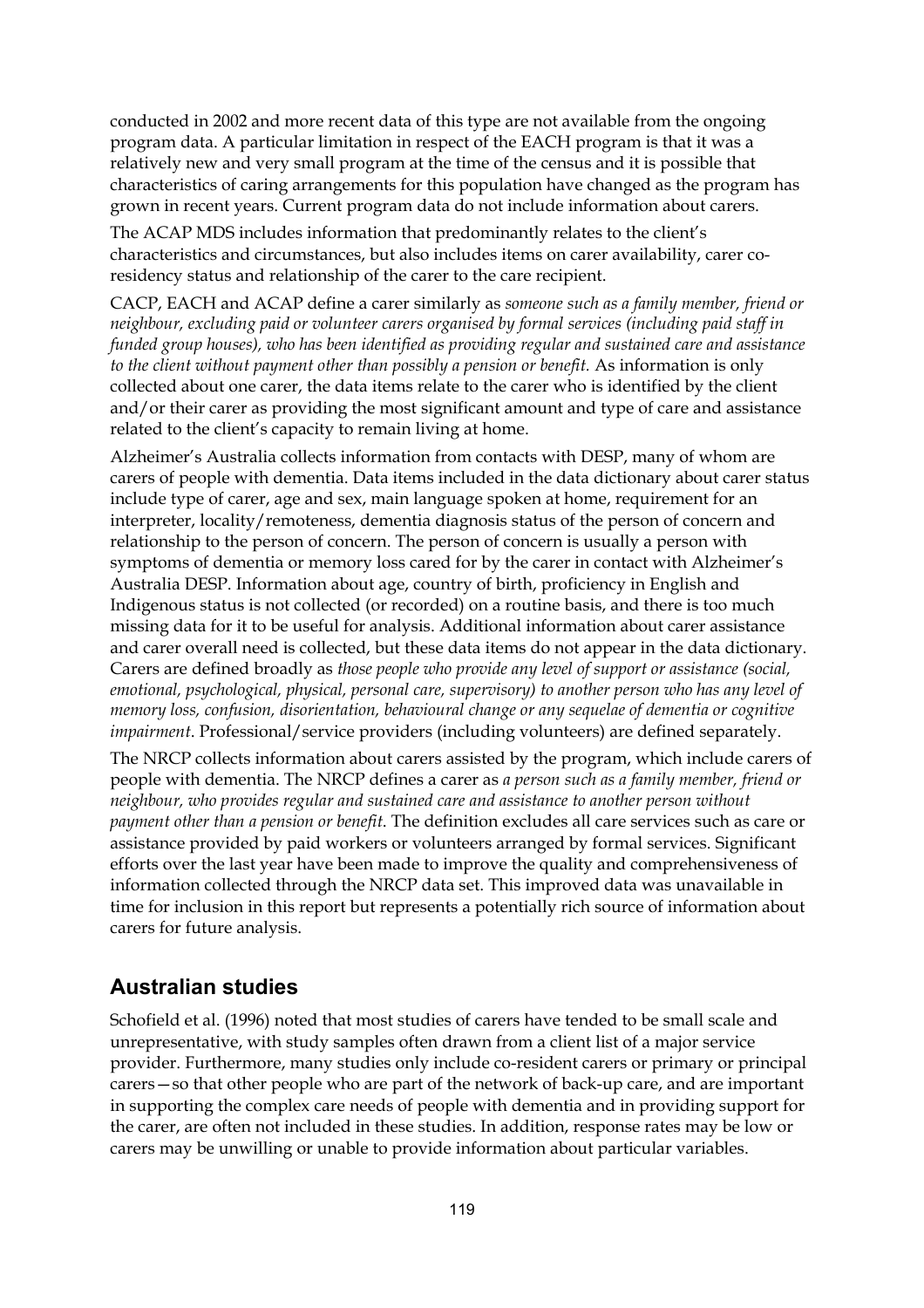Many smaller Australian studies focus on a specific issue with regard to carers—for example, the behavioural and psychological symptoms of dementia or the effects of interventions on carers' psychosocial health. These studies are not designed to provide a detailed profile of carers of people with dementia in Australia, and often use international typologies of carers to guide their research.

The largest of these studies is the Victorian Carers' Program, which involved contacting over 26,000 households and screening for anyone in the household that was a carer—976 identified carers were interviewed. The program comprised a longitudinal survey and a range of promotion interventions—a number of papers have used data collected by this program, including Schofield et al. (1998b) and Brodaty et al. (2005). However, Victorian Carers' Program is not national and was conducted over 10 years ago (in 1993). The program identified carers by asking if anyone in the household took the main responsibility in caring for someone who was aged or had a long-term illness, disability or other problem. Some respondents identified themselves as carers of people in residential aged care facilities these people are not included in the definition of a carer used by the administrative data collections or the SDAC.

These studies are a valuable contribution to knowledge about carers, and data from these studies have also been included in this chapter. Table A6.1 summarises the published studies whose findings have been reported throughout the chapter. In many cases differences in results may be explained by differences in methodology—for example, carers referred to specialist services might be expected to be experiencing higher levels of burden than those in community samples. Although this report is not intended to reconcile these differences, comment will be made where appropriate.

The following sections in this chapter draw on available data from all these sources to provide a profile of carers of people with dementia in Australia. Improved data to support a more comprehensive profile are important to planning for carer support or for care provision for people with dementia.

# **6.2 Carer availability**

According to the 2003 SDAC, there were 25,800 people with dementia living in households and receiving informal assistance. The SDAC also indicates there were 23,200 (± 7,800) carers who provided assistance to a co-resident person with dementia (see Figure 6.1).

Around 12,200 of these carers were also primary carers (Figure 6.2), and considered the person with dementia their main recipient of care (this number does not include primary carers whose main recipient of care was not the co-resident recipient with dementia). The majority of co-resident primary carers (10,900 carers) were a primary carer only (i.e. they were not also a non-primary carer to another person in need of assistance).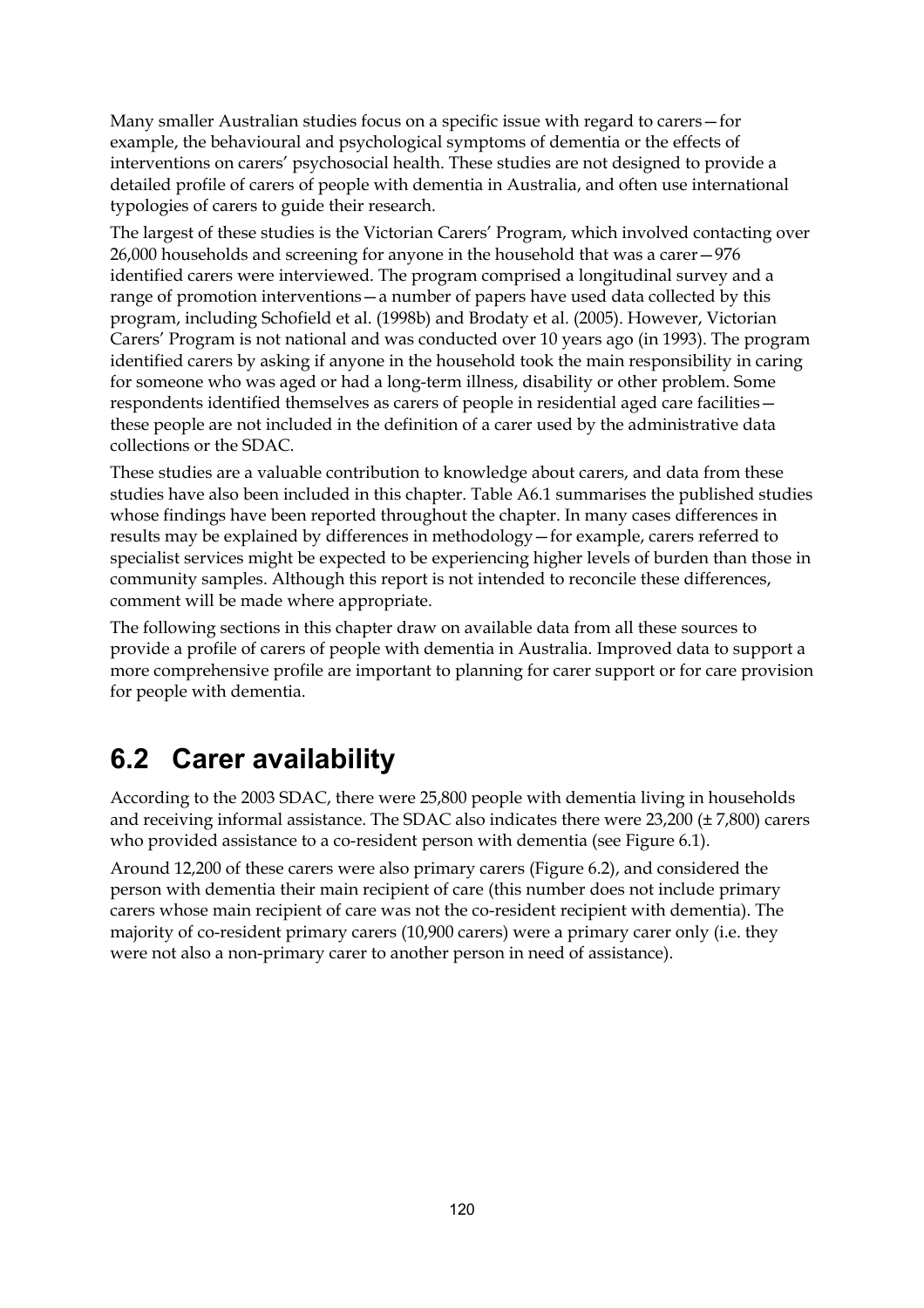

However, a considerable proportion of care is also provided by non-resident carers (Sammut 1996). The 2003 SDAC CURF does not permit an analysis of the numbers of people providing care for someone with dementia who does not live in the same household. However, the SDAC also indicates that approximately 65% of carers of people with dementia are co-resident (see *Living arrangements and co-residency status* section below). Assuming the estimate of 23,200 co-resident carers of people with dementia represents 65% of carers, this suggests that there may be approximately 35,900 carers of people with dementia in Australia identified according to ABS definitions. This equates to about four carers for every three people with dementia living in households who receive informal assistance (who are mostly severely or profoundly disabled). This estimate of carer numbers is still an underestimate for the reasons discussed above.

|                           | <b>Contacts</b> |          | <b>Distinct people</b> |          |
|---------------------------|-----------------|----------|------------------------|----------|
| Dementia diagnosis status | <b>Number</b>   | Per cent | <b>Number</b>          | Per cent |
| Diagnosed                 | 9,590           | 55.9     | 4,237                  | 50.4     |
| Being assessed            | 513             | 3.0      | 210                    | 2.5      |
| Symptoms present          | 2,340           | 13.6     | 1,530                  | 18.2     |
| Assessed not diagnosed    | 118             | 0.7      | 71                     | 0.8      |
| <b>Unknown</b>            | 131             | 0.8      | 117                    | 1.4      |
| Not recorded              | 4,451           | 26.0     | 2,236                  | 26.6     |
| <b>Total</b>              | 17,143          | 100.0    | 8,401                  | 100.0    |

| Table 6.1: Alzheimer's Australia DESP carer contacts and distinct people, by dementia diagnosis |  |  |  |
|-------------------------------------------------------------------------------------------------|--|--|--|
| status of person of concern, 2003-04                                                            |  |  |  |

*Source:* Applied Aged Care Solutions analysis of the Alzheimer's Australia DESP database.

In 2003–04, 12,133 people made 22,085 carer contacts with Alzheimer's Australia DESP; 13,462 of these contacts were by principal carers, 5,888 were by secondary carers and 4,477 were by general carers. Considering only carer contacts where a person of concern was also listed in the group (usually a family group), there were 17,143 carer contacts by 8,401 people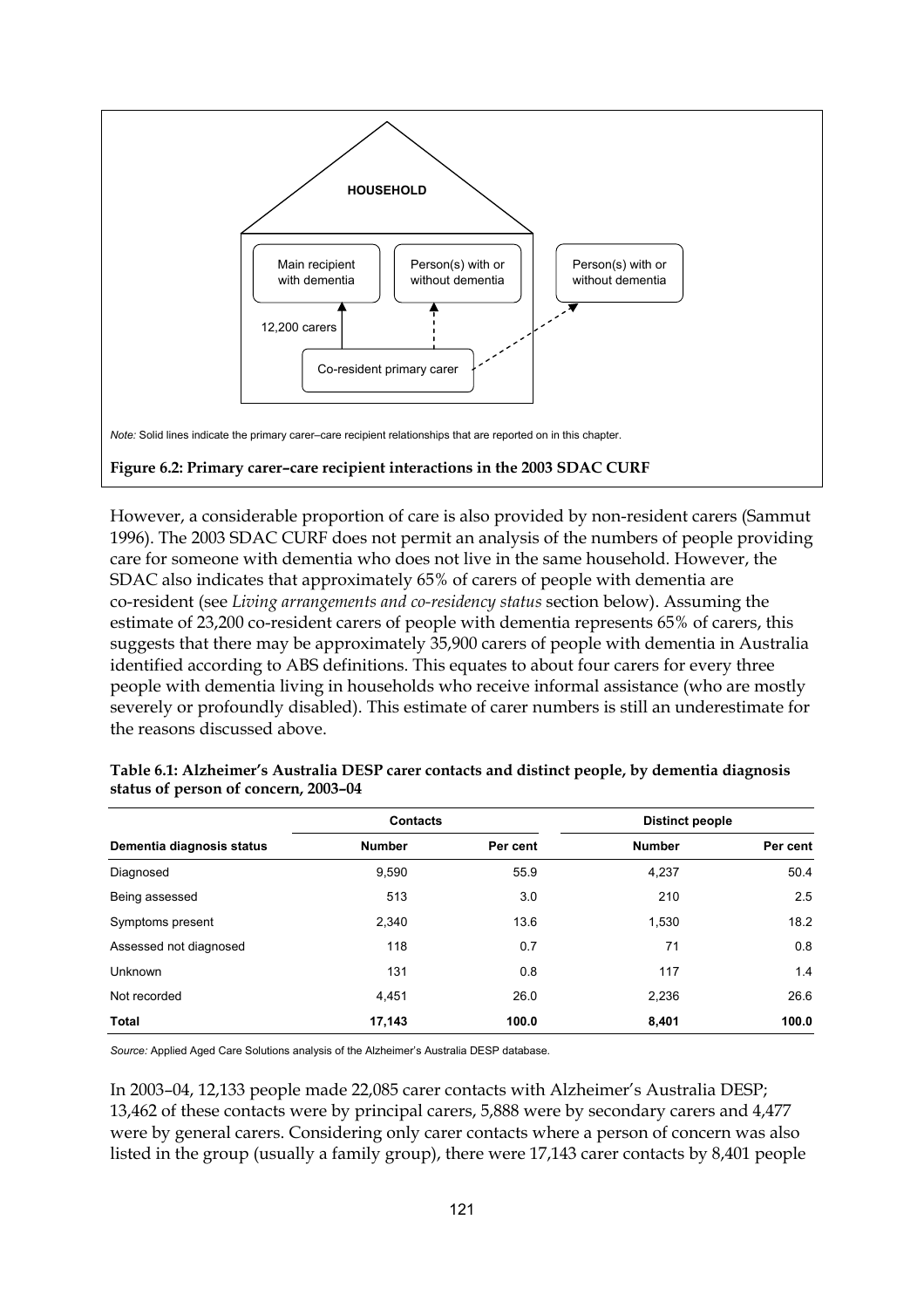(Table 6.1). Of those reporting a dementia diagnosis status for the person of concern, 76% carer contacts and 69% distinct people were a carer of a person of concern who had been diagnosed with dementia.

The NRCP CCRCs assisted 59,342 carers in 2004–05, of whom 10,195 (17%) were carers of people with dementia (Table 5.14). Of the 59,849 care recipients registered with a NRCP CCRC, 9,940 (17%) were recipients with dementia (Table 5.2).

# **6.3 Profile of carers**

### **Age, sex and Indigenous status**

Across all of the studies considered, it seems to be consistently the case that carers of people with dementia are mostly older women—however, a significant proportion of care is also provided by men. According to the 2003 SDAC, 45% of co-resident carers of people with dementia were men and 55% were women. The majority (71%) of male carers were aged under 65 years of age; the number of female carers aged under 65 years (48%) was approximately equal to the number aged over 65 years. Of co-resident **primary** carers, 29% were men and 71% were women. Two-thirds (67%) of male carers were aged over 65 years of age; the number of female carers aged under 65 years (45%) was approximately equal to the number aged over 65 years.

Data from the NRCP show that 72% of carers of people with dementia assisted by a CCRC were female (Table 5.14). The percentage of all carers assisted by a CCRC that were female was 77%.

|                                   | Carers assisted by a CCRC |                 | Carers of people with<br>dementia |          | Per cent who care<br>for a person with |  |
|-----------------------------------|---------------------------|-----------------|-----------------------------------|----------|----------------------------------------|--|
|                                   | <b>Number</b>             | Per cent        | <b>Number</b>                     | Per cent | dementia                               |  |
| Sex                               |                           |                 |                                   |          |                                        |  |
| Males                             | 13,737                    | 23.3            | 2,826                             | 27.8     | 20.6                                   |  |
| Females                           | 45,227                    | 76.7            | 7,343                             | 72.2     | 16.2                                   |  |
| Total                             | 58,964                    | 100.0           | 10,169                            | 100.0    | 17.2                                   |  |
| Not stated/inadequately described | 378                       | $\cdot$ $\cdot$ | 26                                | $\sim$   | 6.9                                    |  |
| Indigenous status                 |                           |                 |                                   |          |                                        |  |
| Indigenous                        | 1,648                     | 3.3             | 162                               | 1.8      | 9.8                                    |  |
| Non-Indigenous                    | 48,359                    | 96.7            | 9,066                             | 98.2     | 18.7                                   |  |
| Total                             | 50,007                    | 100.0           | 9,228                             | 100.0    | 18.5                                   |  |
| Not stated/inadequately described | 9.339                     | $\sim$ $-$      | 967                               | $\sim$   | 10.4                                   |  |

**Table 6.2: Carers assisted by a CCRC, by sex, Indigenous status and dementia status, 2004–05** 

*Source:* DoHA analysis of the NRCP MDS.

Just over half (53%) of carer contacts with Alzheimer's Australia DESP where a person of concern diagnosed with dementia was identified were female (Figure 6.3). The vast majority of carers were aged over 60 years (95%). Similarly, 55% of distinct people were female and 96% were aged 60 years or over. Carers in contact with Alzheimer's Australia DESP were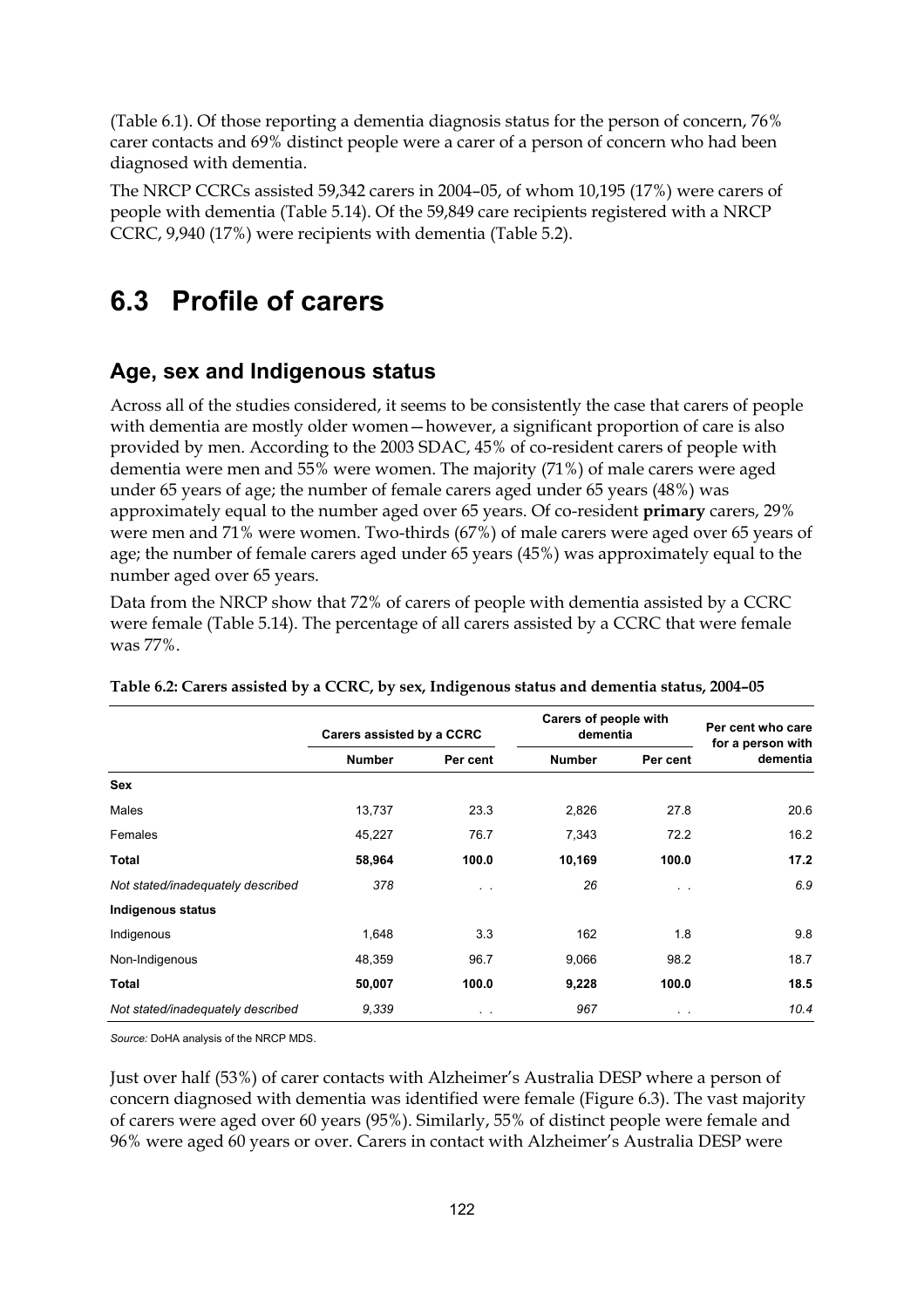

less often female and had an older age profile than NRCP CCRC clients, but this may reflect a larger proportion of non-primary carers in contact with this program.

**Figure 6.3: Age distribution of carers of people with dementia contacting Alzheimer's Australia DESP, by sex, 2003–04** 

Table A6.2 shows the age and sex distribution of carers of people with dementia in the published Australian studies. These studies found that the majority of carers of people with dementia were female, although the precise proportion varied between just over 50% to fewer than 80%, depending on methodological differences and eligibility criteria. The age of carers of people with dementia ranged from less than 30 years to over 90 years. However, the average age for each study was between 50 and 70 years. Overall, just under 70% of carers of people with dementia appear to be female and were on average just over 60 years of age. This is fairly consistent with results from the 2003 SDAC and NRCP.

There are no conclusive data about whether carers of people with dementia are older than other carer groups. Bindoff et al. (1997) noted that although attempts were made to seek older caregivers of physically and intellectually disabled adults for the study, it was not possible to match the ages of those caregivers or dependants with those of the dementia group. Thus, caregivers and dependants in the dementia group in that study were significantly older. However, Schofield et al. (1998b) found that there were no differences between carers of relatives with physical impairment, undiagnosed memory loss or dementia in regards to age or sex.

There are some data from the NRCP about the Indigenous status of carers: 1.8% of carers of people with dementia assisted by a CCRC were Aboriginal or Torres Strait Islander (Table 6.2). The percentage of all carers assisted by a CCRC who were Indigenous was 3.3%. Only a small proportion of people who did not state their Indigenous status are expected to be Aboriginal or Torres Strait Islander.

The ability to provide more accurate estimates of such basic characteristics of the carer population is important for ensuring that carer support needs may be met in appropriate ways. The age distribution of carers from the SDAC may reflect some bias as a result of the exclusion of non-resident carers. Data from the 1998 SDAC (which did not have the same restrictions on reporting about carers) indicated that carers of the very old were more likely to be non-resident carers (AIHW 2004a). However, we lack the more recent data to confirm whether this is the case with very old people with dementia. In a recent evaluation of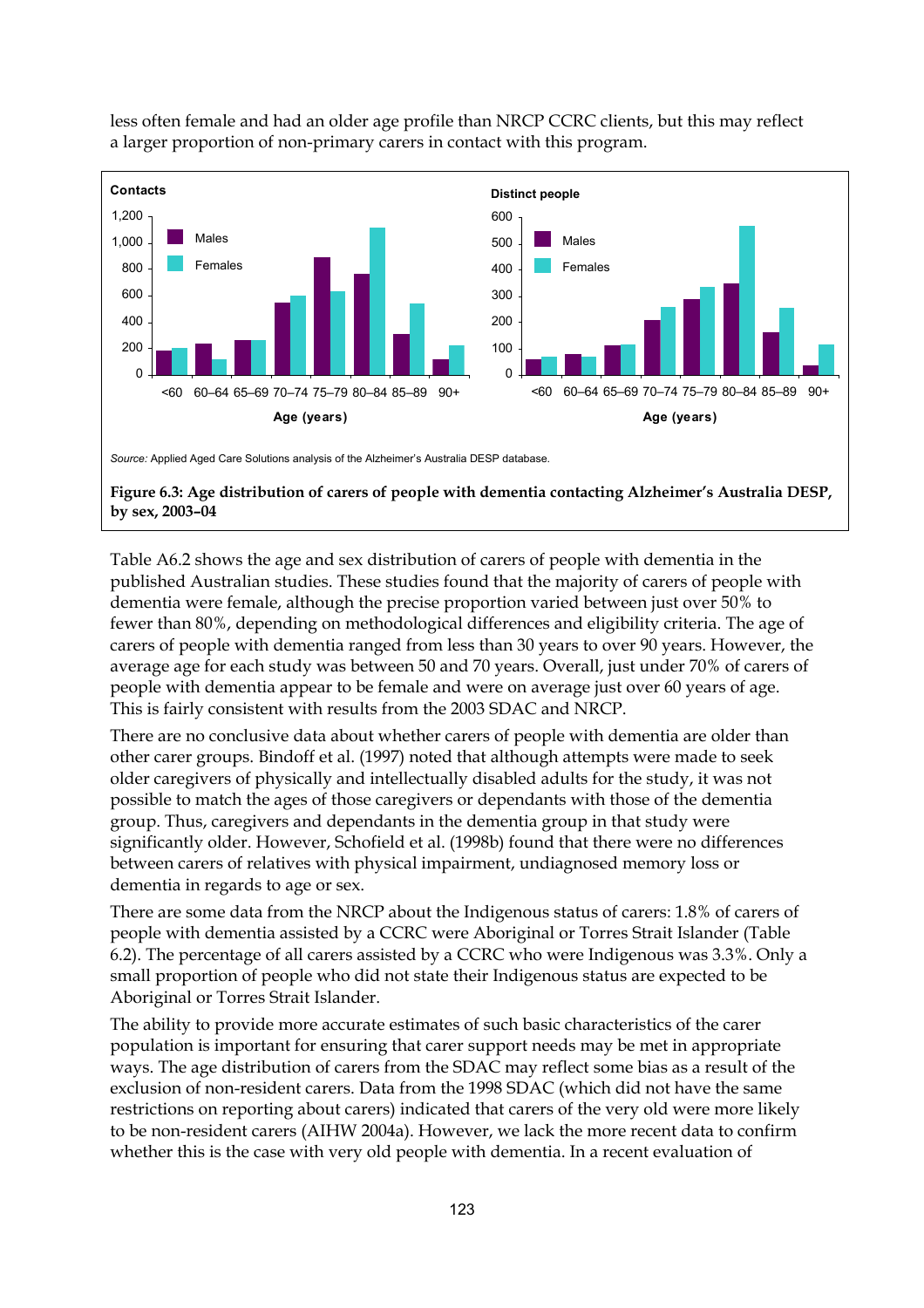dementia care pilot projects, 45% of carers were a son or daughter (or their partners) of the person with dementia, and almost half of this group did not live with the parent they were caring for. The support needs of older spouse carers and adult children caring for a parent in another household are likely to be different in terms of preferred models of respite care and social support, for example, and the main issues of concern to them may be different.

### **Marital status**

Around three-quarters of carers of people with dementia participating in the studies listed in Table 6.3 were married or in de facto relationships. Bindoff et al. (1997) found that similar proportions of carers of people with dementia and carers of people with an intellectual disability were married (a higher rate of 84% among carers of people with an intellectual disability may reflect the younger age distribution of carers in this group). Similarly, Schofield et al. (1998b) found that there was no difference between carers of relatives with physical impairment, undiagnosed memory loss or dementia in regards to marital status.

| Data source                             | Married/de facto | Widowed | Divorced/separated | Single                |
|-----------------------------------------|------------------|---------|--------------------|-----------------------|
| <b>SDAC</b>                             |                  |         |                    |                       |
| Co-resident carers <sup>(a)</sup>       | 67%              |         | $16% -$            | $18\%$ <sup>(b)</sup> |
| Co-resident primary carers              | 83%              |         | $(9\%) -$          | (9%)                  |
| Bindoff et al. (1997)                   |                  |         |                    |                       |
| Dementia-related disorder               | 76% -            |         | 9%                 | 15%                   |
| Intellectual disability                 | $84\%$ -         |         | 11%                | 5%                    |
| Physical disability                     | 75% -            |         | 5%                 | 20%                   |
| Schofield et al. (1998b) <sup>(c)</sup> | 76%              |         | 24%                |                       |
| Brodaty et al. (2005)                   | 74%              |         |                    | 26%                   |
| Helmes et al. (2005)                    | 77%              | 6%      | 16%                | 2%                    |

| Table 6.3: Carers' marital status: comparison across studies |  |  |
|--------------------------------------------------------------|--|--|
|                                                              |  |  |

— Nil or rounded to zero.

(a) Excludes carers under 15 years of age.

(b) Includes carers that have never married—may include carers in de facto relationships.

(c) Includes carers of people with physical impairment, undiagnosed memory loss or dementia. No differences in regards to marital status were found between the three groups.

# **Country of birth and language**

Many people in the community are carers in one way or another. For example, parents care for children, children for their ageing parents, and spouses and other family members for each other. Some cultural groups see 'normal' caring of this kind as extending further than others. It is likely that carers' responses are shaped by country and culture—therefore, carers' responses to behavioural and psychological symptoms of dementia might vary greatly from one social and cultural setting to another (Ward et al. 2003). However, the response will also be affected by factors personal to the carer and the recipient, by the social and physical setting, by the nature of the disability and by social policies and available services (Herrman 1994).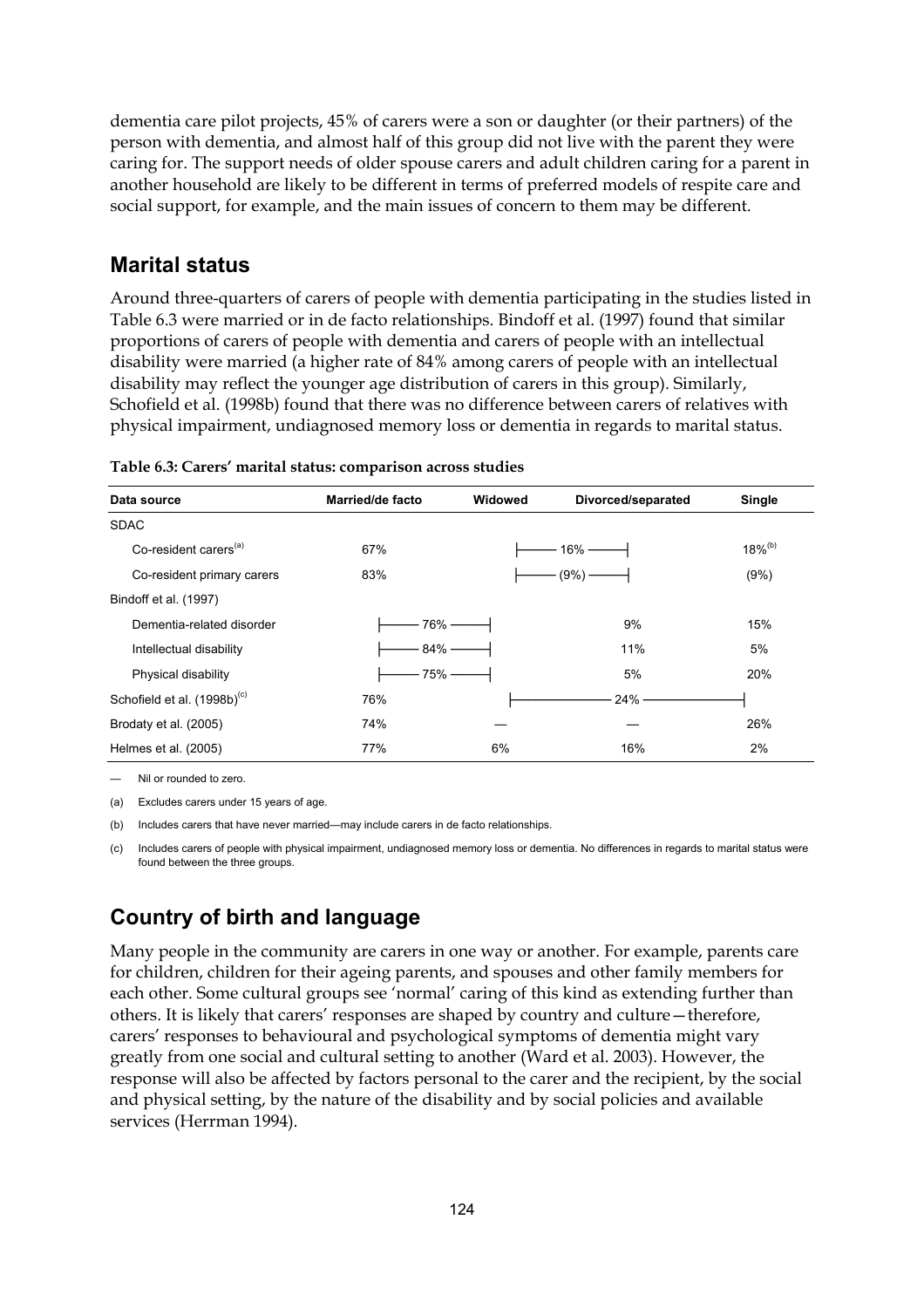As noted by AIHW: Rowland & Karmel (2004), the older population born in non-Englishspeaking countries is projected to increase more quickly and age more rapidly than the older Australian-born population. This, in turn, will have an impact on the demand and type of services required by carers of people with dementia.

The majority of carers of people with dementia are born in Australia and mainly speak English at home (or speak English as a first language). Data from the 2003 SDAC show that 63% of co-resident carers and 57% of co-resident primary carers were born in Australia. Of people born overseas, around 70% were born in countries other than the main Englishspeaking countries. Almost three-quarters (74%) of co-resident primary carers usually communicated with the care recipient in English.

Ninety-eight per cent of carer contacts with Alzheimer's Australia DESP mainly spoke English at home. Similarly, 98% of distinct people mainly spoke English at home, consistent with the proportion of people that did not require an interpreter (99%). This higher percentage perhaps reflects the lower likelihood of people from non-English-speaking backgrounds contacting mainstream programs for assistance or advice.

These findings are consistent with the results from smaller studies. Bruce & Paterson (2000) found that English was a second language for 8% of those interviewed (however, over 20% of those who declined to be interviewed spoke English as a second language). Brodaty et al. (2005) reported that 81% of carers of people with dementia or memory loss were from English-speaking backgrounds and 19% were from non-English-speaking backgrounds. A smaller proportion of carers from non-English-speaking backgrounds were service users than carers from English-speaking backgrounds, although the difference between the two groups was not found to be significant.

### **Locality/remoteness**

There is considerable variation in results from the various studies and data sources about the regional localities where carers are living. These variations reflect differences in coverage of the population between the surveys and studies.

The 2003 SDAC and Alzheimer's Australia DESP data suggest that most carers of people with dementia live in metropolitan areas of Australia, a pattern reflecting the regional distribution of the Australian population. However, it is also possible that carers' residential patterns partially reflect altered arrangements in order to better access support services. Data from the 2003 SDAC show that 63% of co-resident carers and 74% of co-resident primary carers lived in major cities in Australia. However, the 2003 SDAC only collected information from those living in rural and urban areas—those living in remote or sparsely settled areas in Australia were not covered by the survey.

Sixty-nine per cent of carer contacts with Alzheimer's Australia DESP lived in major cities in Australia, with a further 25% living in inner regional Australia and 5.4% living in outer regional Australia. Similarly, 73% of distinct people lived in major cities in Australia, with a further 20% living in inner regional Australia and 6% living in outer regional Australia. Less than 1% of contacts or distinct people lived in remote regions of Australia.

On the other hand, only 44% of carers recruited for the study by Luscombe et al. (1998) lived in metropolitan areas. Carers living in non-metropolitan areas were more likely (44%) to report that long travel was a problem when seeking a diagnosis of dementia, compared with carers living in metropolitan areas (13%). However, area of residence was not found to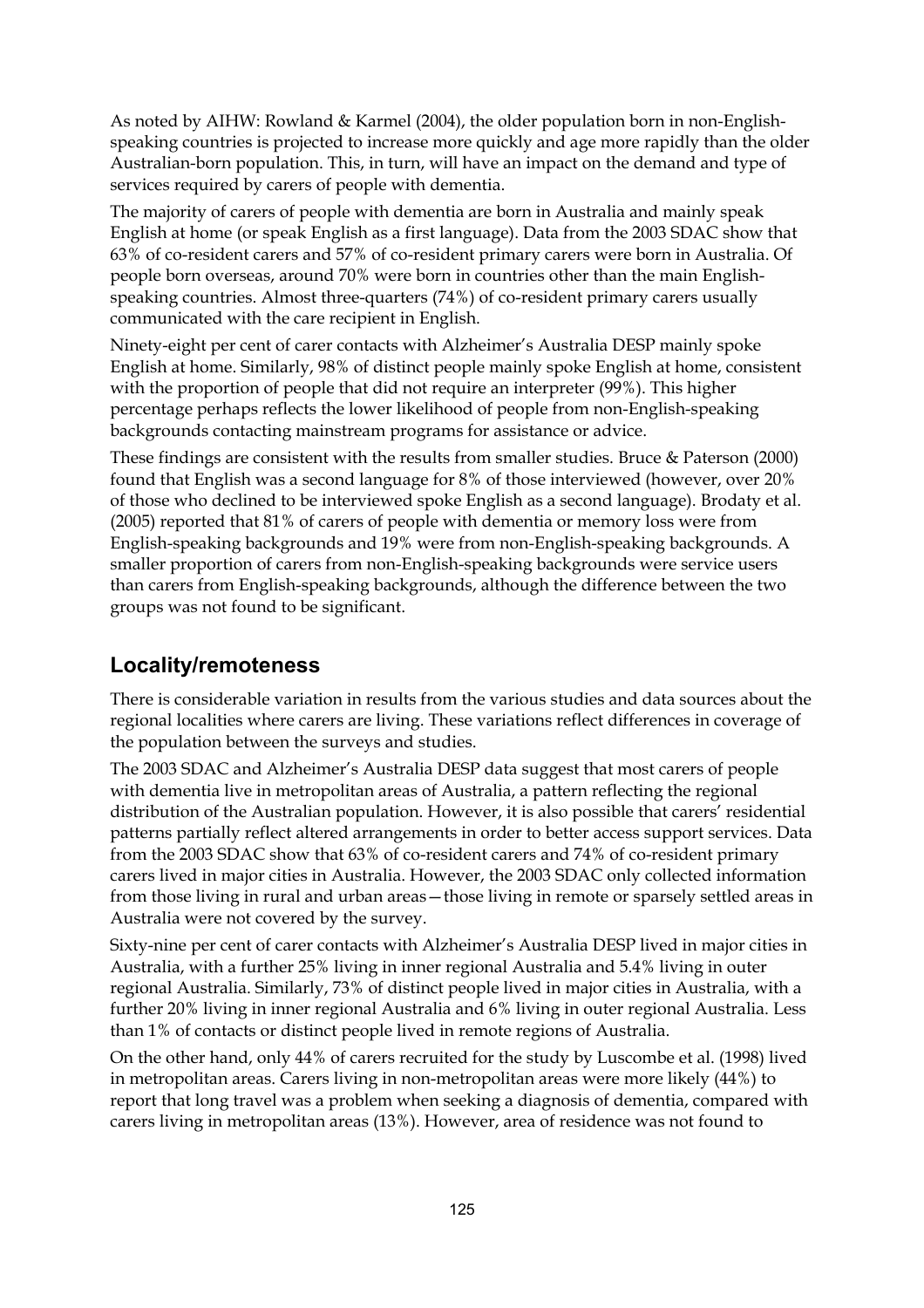significantly affect carer service use, number of respite services used or overall level of use of carer support services.

Similarly, Brodaty et al. (2005) reported in their study that 55% of carers of people with dementia or memory loss lived in metropolitan areas.

# **Socioeconomic status**

### **Education**

Half of the carers of people with dementia have not completed secondary education, though this does not appear to be specific to carers of people with dementia. Data from the 2003 SDAC show that over half (51%) of co-resident carers of people with dementia had not completed Year 12 or a higher level of educational attainment (excluding those aged less than 15 years).

Studies by Brodaty et al. (2005) and Helmes et al. (2005) both reported that the majority of carers of people with dementia or memory loss had no tertiary qualifications (76% and 73% respectively).

Similarly, the mean education level of carers of people with a physical, intellectual or dementia-related disability in the study conducted by Bindoff et al. (1997) was completion of Year 10 or 11—there was no significant difference in mean education level between the three groups. Overall, 24% had completed Year 9, 18% had completed Year 10, 10% had matriculated and 15% had completed university studies. Schofield et al. (1998b) also found that there was no difference between carers of relatives with physical impairment, undiagnosed memory loss or dementia in regards to education—a third had completed secondary education.

Bruce et al. (2005) noted that carers who had completed less than 10 years of education had significantly lower physical component summary scores. However, education was not associated with any difference in mental component summary scores or self-reported stress.

#### **Labour force status**

The labour force status of carers is frequently affected by the caring role (Luscombe et al. 1998)—this is not surprising given the physical, psychological and time demands associated with caring for someone who is severely restricted in daily activities (particularly those with dementia). In addition to the more apparent financial implications of caring and its impact on workforce participation, there are other impacts—paid employment is also a way for carers to get respite from caring and helps to maintain social networks. For those caregivers in the workforce, the demands of caring may have implications for their job—they may have to take jobs with less responsibility or miss training opportunities for promotion, or they may have to reduce working hours or use leave entitlements in order to meet their caring responsibilities.

Most of the available data indicate that carers of people with dementia were either not working or had reduced their hours of work. This partly reflects the age of carers (particularly co-resident carers), and partly the demands associated with caring for someone with dementia.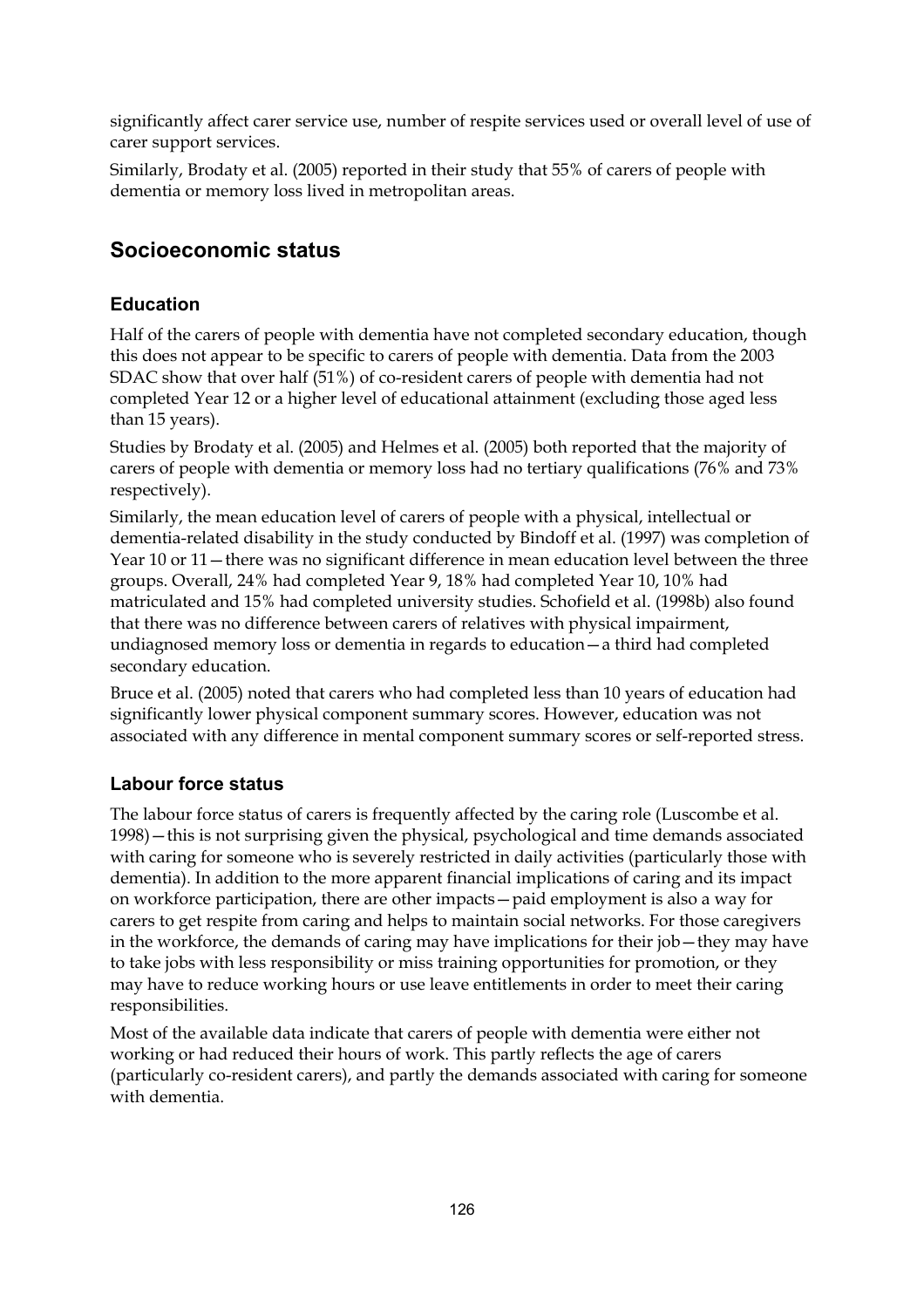- No co-resident primary carers of people with dementia identified through the 2003 SDAC were in the labour force. Therefore, analysis of the effect of the caring role on their weekly working hours or time off from work is not possible using this data source.
- In a study of carers of younger people with dementia, Luscombe et al. (1998) found that of the carers working at the time of diagnosis, only 41% retained the same employment status at survey, 54% had retired and 5% had reduced their hours from full-time to parttime; 45% were employed full-time at diagnosis, compared with only 18% at survey.
- Fewer than 11% of carers in the study conducted by Leong et al. (2001) held paid jobs. Among a subsample of 10 carers, three were retired, one was semi-retired, one was receiving a disability pension, three were housewives, and two were unemployed.
- In a study of carers of people with dementia or memory loss, Brodaty et al. (2005) reported that 69% were not working, 11% were working less than 30 hours per week and only 20% were working 30 or more hours per week.
- Schofield et al. (1998b) found that there was no difference between carers of relatives with physical impairment, undiagnosed memory loss or dementia with regard to paid employment—although most carers (61%) were not in paid employment, a significant proportion were (39%).

#### **Financial status**

Data from the 2003 SDAC show that government pensions or allowances were the main source of cash income for the majority (53%) of co-resident carers (excluding those aged less than 15 years), rather than other sources such as wages or salaries or unknown sources. As no co-resident primary carers were in the labour force, none received their main source of cash income from wages or salaries—in fact, 71% received their main source of cash income from government pensions or allowances: 48% of co-resident primary carers reported receiving the Carer Payment.

#### **Box 6.2: Income support for carers**

*In addition to general income support, depending on their circumstances, carers may be able to access two government payments: the Carer Payment and the Carer Allowance. People receiving these payments may be caring for more than one person.* 

*Carer Payment (adult) is an income support payment for people who are unable to support themselves through participation in the workforce while caring for someone with a disability, severe medical condition or who is frail aged. Because it is for people forgoing paid work due to caring responsibilities, relatively few older people receive it. It is set at the same rate as the Age Pension (at the end of 2006, a single person on the maximum rate received \$499.70 a fortnight, and a couple \$834.40 per fortnight) and is subject to the same income and assets tests (Centrelink 2006b). Carer Payment cannot be received as well as another income support payment, and the person being cared for must be receiving a social security pension or payment or satisfy specific income and assets tests. A health professional's report is needed to help establish eligibility.* 

*Carer Allowance (adult) is an income supplement payment available to people who provide daily care and attention in a private home to a person who has a disability or severe medical condition or who is frail aged. The Adult Disability Assessment Tool measures the level of care needed by an adult as a result of his or her disability or medical condition and is used to assess medical eligibility for Carer Allowance. Since 1 April 2005, some non-resident carers have also been eligible for this allowance. It is adjusted on 1 January each year, and in 2006 was set at \$94.70 per fortnight (Centrelink 2006a). Carer Allowance is free of income and assets tests and may be paid in addition to Carer Payment or other payments.*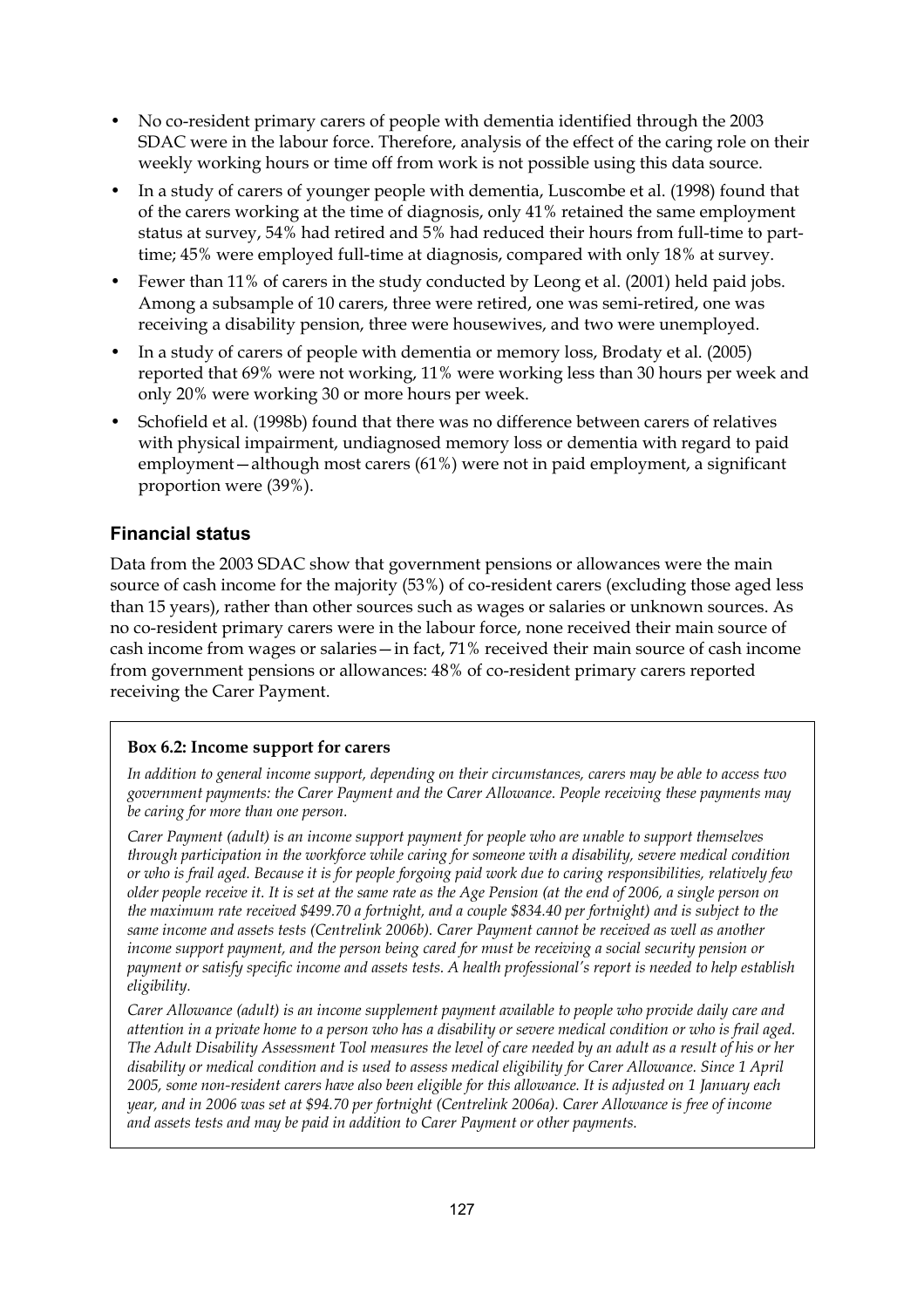Fewer carers of people with dementia or memory loss in Brodaty et al. (2005) received a pension or benefit (42%). This was comparable to the findings by Helmes et al. (2005) that 41% of carers most commonly reported a pension as their main source of income, followed by income from business (12%), superannuation (16%), salary (27%) and other sources (3.9%).

Bindoff et al. (1997) found that 48% of caregivers received a gross household annual income of less than \$20,000, and 58% lived on less than \$25,000 per annum. Caregivers of intellectually disabled recipients had significantly more income (\$25,000–30,000) than caregivers of people with a physical or dementia-related disability (\$15,000–20,000).

In a study of carers of younger people with dementia, Luscombe et al. (1998) found that only 11% reported no financial problems due to the diagnosis of dementia. The most frequently reported financial problems—reduction in income and loss of carer employment—were more common among carers of people with other dementias than among carers of people with Alzheimer's disease or Huntington's disease (Table 6.4). Spouses were more likely to find reduction in income a problem associated with the diagnosis of dementia and parents were the most likely to claim to be financially affected by the person with dementia losing employment, although this difference was not significant. There was no relationship between the number of types of financial problems, or carer or patient age.

|                                | <b>Reduction in income</b> | Loss of carer employment |
|--------------------------------|----------------------------|--------------------------|
| Type of dementia               |                            |                          |
| Huntington's disease           | 45                         | 5                        |
| Alzheimer's disease            | 69                         | 31                       |
| Other dementias                | 92                         | 52                       |
| Relationship to care recipient |                            |                          |
| Spouse                         | 80                         | 52                       |
| Parents                        | 45                         | 73                       |
| Children                       | 44                         | 11                       |
| Other carers                   | 25                         | 50                       |
| <b>Total</b>                   | 70                         | 50                       |

|  | Table 6.4: Proportion of carers reporting causes of financial problems |  |
|--|------------------------------------------------------------------------|--|
|  |                                                                        |  |

*Source:* Reproduced from Luscombe et al. 1998.

For some carers, financial pressures, such as concern about fees, can be a source of stress (Bruce & Paterson 2000).

#### **Living arrangements and co-residency status**

Carers of people with dementia are more likely to be co-resident with the recipient with dementia, although the proportion of co-resident carers differs between studies due to methodological differences such as recruitment of participants and eligibility criteria (Table 6.5). For example, Leong et al. (2001) only included carers that were co-resident or lived near the person with dementia and visited regularly. However, most studies found that around 65% of carers were co-resident with the recipient with dementia, although the range was large from 35% to 89%. The rate of carer co-residency is also high for EACH care recipients who are assessed as needing the equivalent of high level residential care.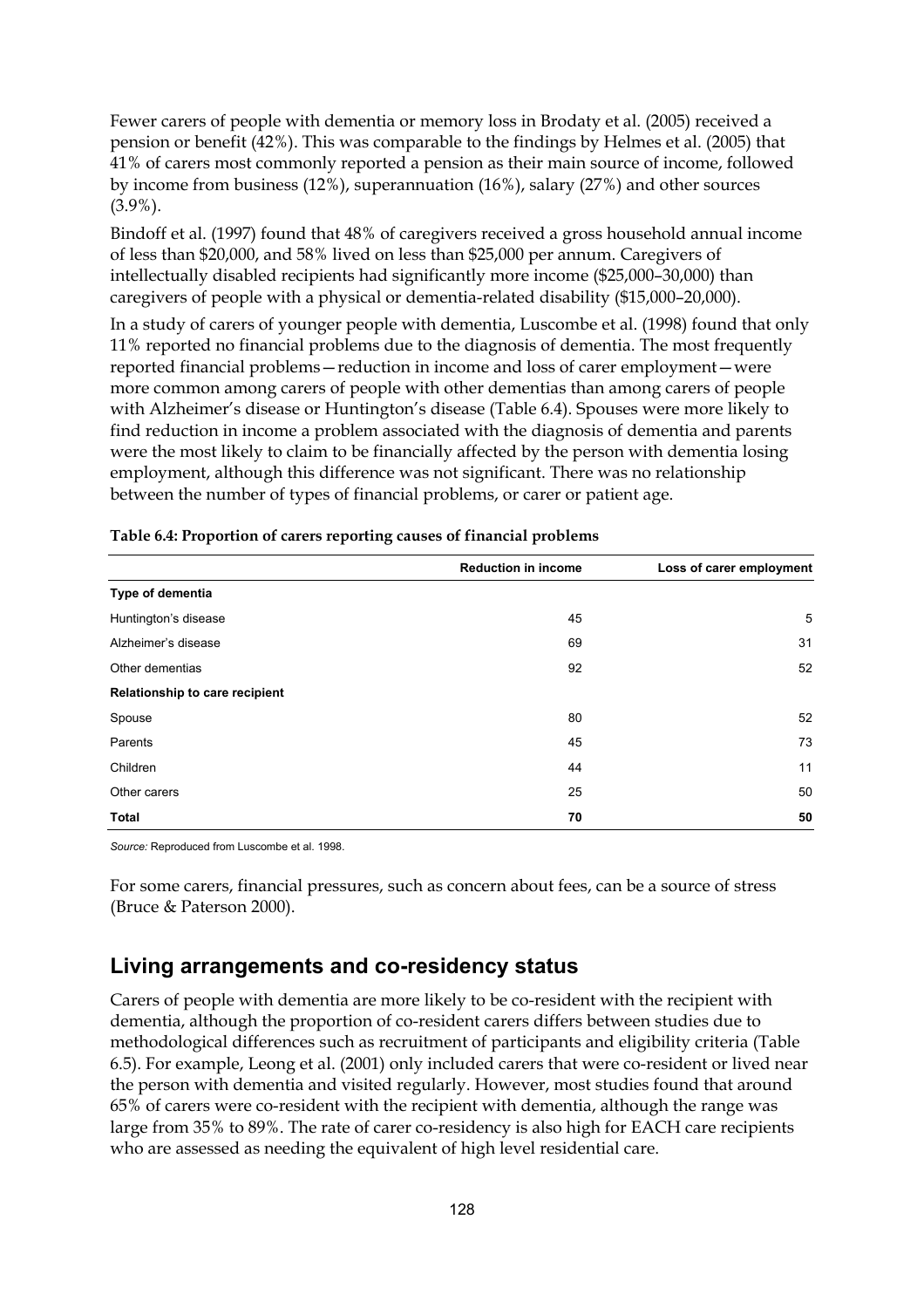|                                         |                          |             | Non-resident carer |
|-----------------------------------------|--------------------------|-------------|--------------------|
| Data source                             | <b>Co-resident carer</b> | Lives alone | Lives with others  |
| ACAP <sup>(a)</sup>                     |                          |             |                    |
| With dementia                           | 67                       |             | 33                 |
| Without dementia                        | 57                       |             | 43                 |
| CACP <sup>(a)</sup>                     |                          |             |                    |
| With dementia                           | 52                       |             | 48                 |
| Without dementia                        | 51                       |             | 49                 |
| EACH <sup>(a)</sup>                     |                          |             |                    |
| With dementia                           | 86                       |             | 14                 |
| Without dementia                        | 82                       |             | 18                 |
| Schofield et al. (1998b) <sup>(b)</sup> |                          |             |                    |
| Dementia                                | 61                       |             | 39                 |
| Undiagnosed memory loss                 | 63                       |             | 37                 |
| Physical impairment                     | 53                       |             | 47                 |
| LoGiudice et al. (1999)                 | 68                       |             | 32                 |
| Leong et al. (2001)                     | 89                       |             | 11                 |
| Low et al. (2002)                       | 35                       |             | 65                 |
| Ward et al. (2003)                      | 86                       |             | 14                 |
| Brodaty et al. (2005)                   | 67                       | 23          | 11                 |
| Bruce et al. (2005)                     | 63                       |             | 37                 |
| Helmes et al. (2005)                    | 65                       |             | 35                 |

#### **Table 6.5: Carer co-residency status: comparison across studies (per cent)**

(a) Excludes cases where carer availability or residency status was not reported.

(b) Excludes carers of people with dementia living in residential care.

For comparative purposes, Table 6.5 also includes the co-residency status of those without dementia, where available. Although carers tended to be co-resident with the recipient, regardless of dementia status, this was particularly the case for carers of people with dementia. This may reflect the need for continuous rather than episodic care and supervision by people with dementia. For example, where residency status was reported, the principal or primary carer of ACAP clients diagnosed with dementia was more likely to be a co-resident carer (67%) than a non-resident carer (33%). This was also true for ACAP clients without a dementia diagnosis, although the difference was not as great (57% versus 43%).

Consistent with this, among ACAP clients with a carer, those with dementia were less likely to be living alone (29%) and more likely to be living with family or others than those without dementia (38%). In contrast, among ACAP clients without a carer, those with dementia were more likely to be living alone (82%) than those without dementia (77%). In a study of 26,500 ACAP clients in Victoria, Howe & Kung (2003) note that dementia clients are much less likely to be living in the community alone but equally likely to be living with others, indicating the relatively greater importance of the presence of family caregivers in maintaining individuals with dementia in the community.

Schofield et al. (1998b) noted that significantly more care recipients with dementia were living in residential care, compared with care recipients with undiagnosed memory loss or a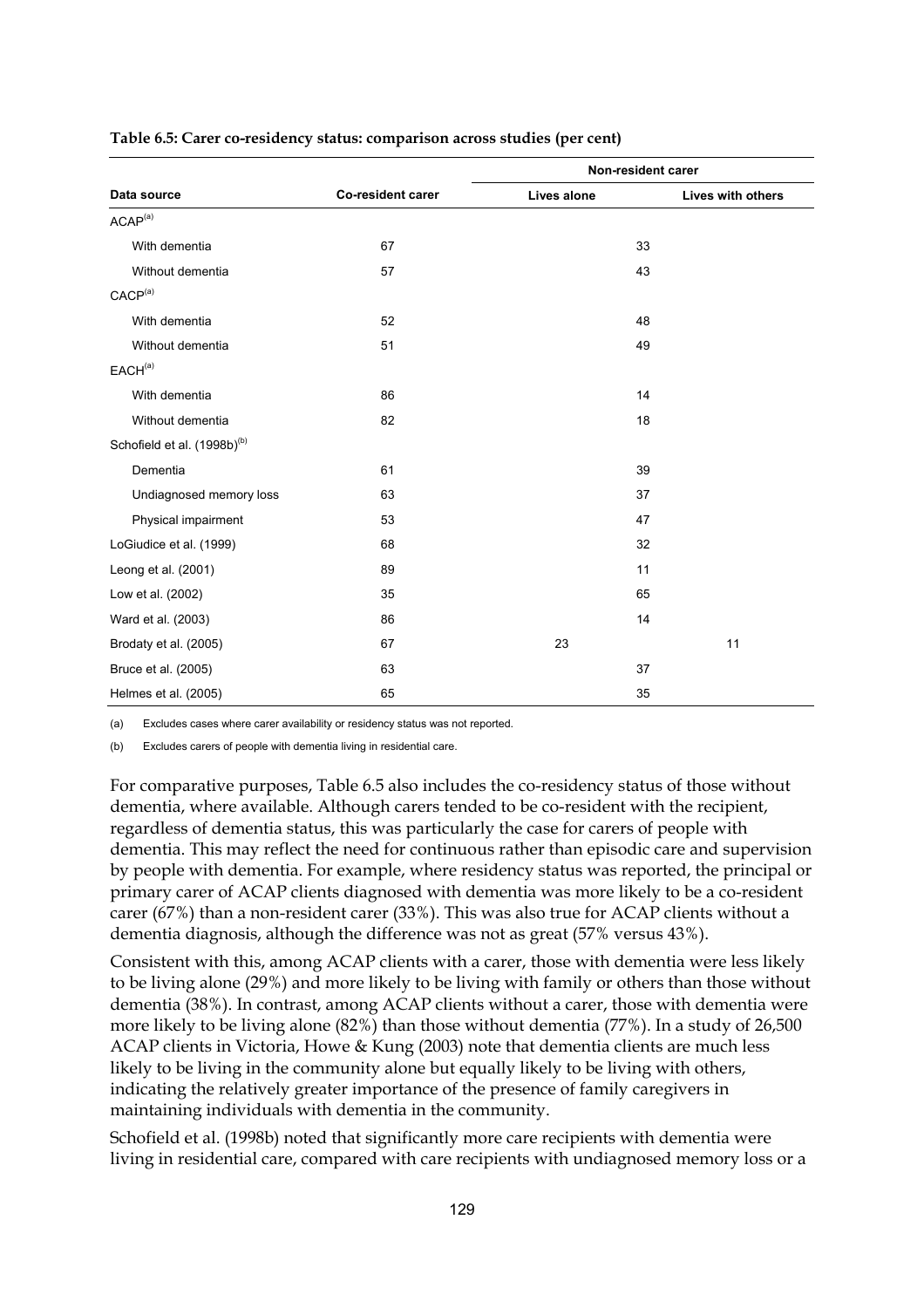physical impairment. Conversely those recipients with undiagnosed memory loss or physical impairment tended to be living with carers. However, after excluding those living in residential care, a larger proportion of recipients with dementia or undiagnosed memory loss resided with their carer rather than living alone or with others.

However, it should be noted that a considerable proportion of care is also provided by nonresident carers (Sammut 1996). Non-resident carers can have quite different experiences of the caring role to co-resident carers (Schofield et al. 1997, cited in Bruce & Paterson 2000). The needs of carers who do not live with the recipient with dementia are different to those of co-resident carers—as Sammut (1996) suggests, these carers face different pressures and need flexible support.

In an evaluation of dementia care pilot projects (AIHW: Hales et al. 2006), living arrangement was the only variable to show a significant association with client accommodation status at time of discharge from a short-term care pilot. The sample comprised data on 10 clients who were living alone while receiving services and 55 clients who were living with family. Half of those living alone were discharged directly to residential care, compared with 14.5% of clients living with family. Living arrangement is bound up with carer availability since 53 of the 55 clients who were living with family had a co-resident primary carer. Based on the analysis results, the odds of a person who lives alone entering residential aged care on discharge from a Dementia Pilot short-term care project are estimated to be 5.8 times higher than for a person who lives with others.

### **Relationship with the care recipient**

The relationship between a carer and care recipient with dementia is closely associated with the age and sex of the carer, and the age and sex of the recipient. As might be expected, the majority of people with dementia are cared for at home by a spouse or relative (Department of Health 1992, cited in Bruce & Paterson 2000)—usually children or children-in-law. A smaller number of people with dementia are cared for by other relatives such as parents or siblings, or friends or neighbours. However, the experience of a daughter who has young children of her own caring for a mother with dementia is likely to be very different from that of a husband or wife caring for his or her spouse (Herrman 1994). Luscombe et al. (1998) noted that, even in support groups, carers who are young spouses feel different from older spouses or similarly aged children of older people with dementia.

Data from the 2003 SDAC show that 39% of co-resident carers and 65% of co-resident primary carers were a spouse or partner, and 46% of co-resident carers and 30% of coresident primary carers were children or children-in-law (Table 6.6). That is, co-resident primary carers tended to be spouses or partners while other co-resident carers tended to be children or children-in-law or other relatives.

Around 43% of carers of ACAP clients with dementia were a spouse or partner and 47% were children or children-in-law, compared with 34% spouses or partners and 53% children or children-in-law for carers of ACAP clients without dementia.

Schofield et al. (1998b) found that there was no difference between carers of relatives with physical impairment, undiagnosed memory loss or dementia in regards to relationship with the care recipient—a little over half (54%) were adult offspring (mostly daughters), a quarter were spouses (mostly wives), and 21% were other relatives or friends.

The proportion of carers who are a spouse or partner, or children or children-in-law, appears to be associated with the co-residency status of the carer. For example, Table 6.7 shows that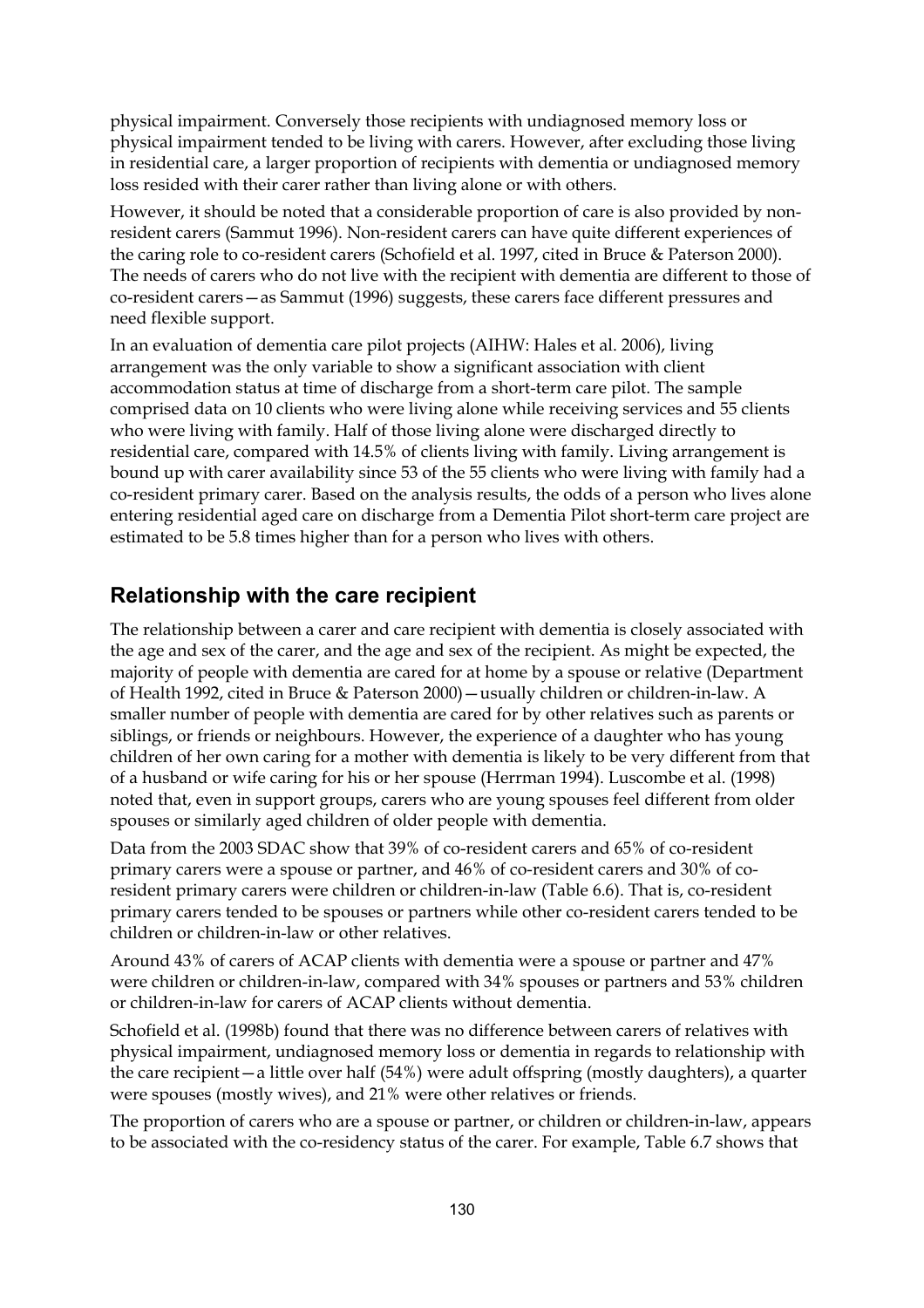co-resident carers of ACAP recipients with dementia tended to be a spouse or partner (64%), while non-resident carers were almost always children or children-in-law (81%). This general trend was also noted for carers of ACAP recipients without dementia. Methodological differences between published Australian studies (and in some cases exclusion of nonresident carers) make it difficult to compare the proportions of carers that are spouses or partners, or children or children-in-law, in Table 6.6.

| Data source                             | Spouse/partner | Children/children-in-law | Other |
|-----------------------------------------|----------------|--------------------------|-------|
| <b>SDAC</b>                             |                | Per cent                 |       |
| Co-resident carers                      | 39             | 46                       | 15    |
| Co-resident primary carers              | 65             | 30                       | 5     |
| ACAP <sup>(a)</sup>                     |                |                          |       |
| With dementia                           | 43             | 47                       | 10    |
| Without dementia                        | 34             | 53                       | 13    |
| $CACP^{(a)}$                            |                |                          |       |
| With dementia                           | 33             | 55                       | 12    |
| Without dementia                        | 31             | 54                       | 15    |
| <b>EACH</b>                             |                |                          |       |
| With dementia                           | 46             | 51                       | 3     |
| Without dementia                        | 63             | 31                       | 6     |
| Dementia caregivers training programme  | 93             | 3                        | 4     |
| Brodaty & Hadzi-Pavlovic (1990)         | 62             | 31                       | 6     |
| Cahill & Shapiro (1993)                 | 62             | $-38-$                   |       |
| Bindoff et al. (1997)                   | 38             | 15                       | 47    |
| Luscombe et al. (1998)                  | 68             | 112                      | 121   |
| Schofield et al. (1998b) <sup>(b)</sup> | 25             | 154                      | 121   |
| LoGiudice et al. (1999)                 | 54             | 36                       | 110   |
| Bruce & Paterson (2000)                 | 71             | 29                       |       |
| Bruce et al. (2002)                     | 76             | 19                       | 5     |
| Low et al. (2002)                       | 16             | $\overline{6}3$          | 121   |
| Ward et al. (2003)                      | 68             | 26                       | 6     |
| Brodaty et al. (2005)                   | 33             | $^{\dagger}55$           | 112   |
| Bruce et al. (2005)                     | 45             | 52                       | 3     |
| Helmes et al. (2005)                    | 39             | 49                       | 112   |

**Table 6.6: Relationship of carer to care recipient status: comparison across studies (per cent)** 

† May or may not include children-in-law.

— Nil or rounded to zero.

(a) Excludes cases where relationship of carer to care recipient was not reported. Includes private employees.

(b) Includes carers of people with physical impairment, undiagnosed memory loss or dementia. No differences in regards to relationship between carer and care recipient were found between the three groups.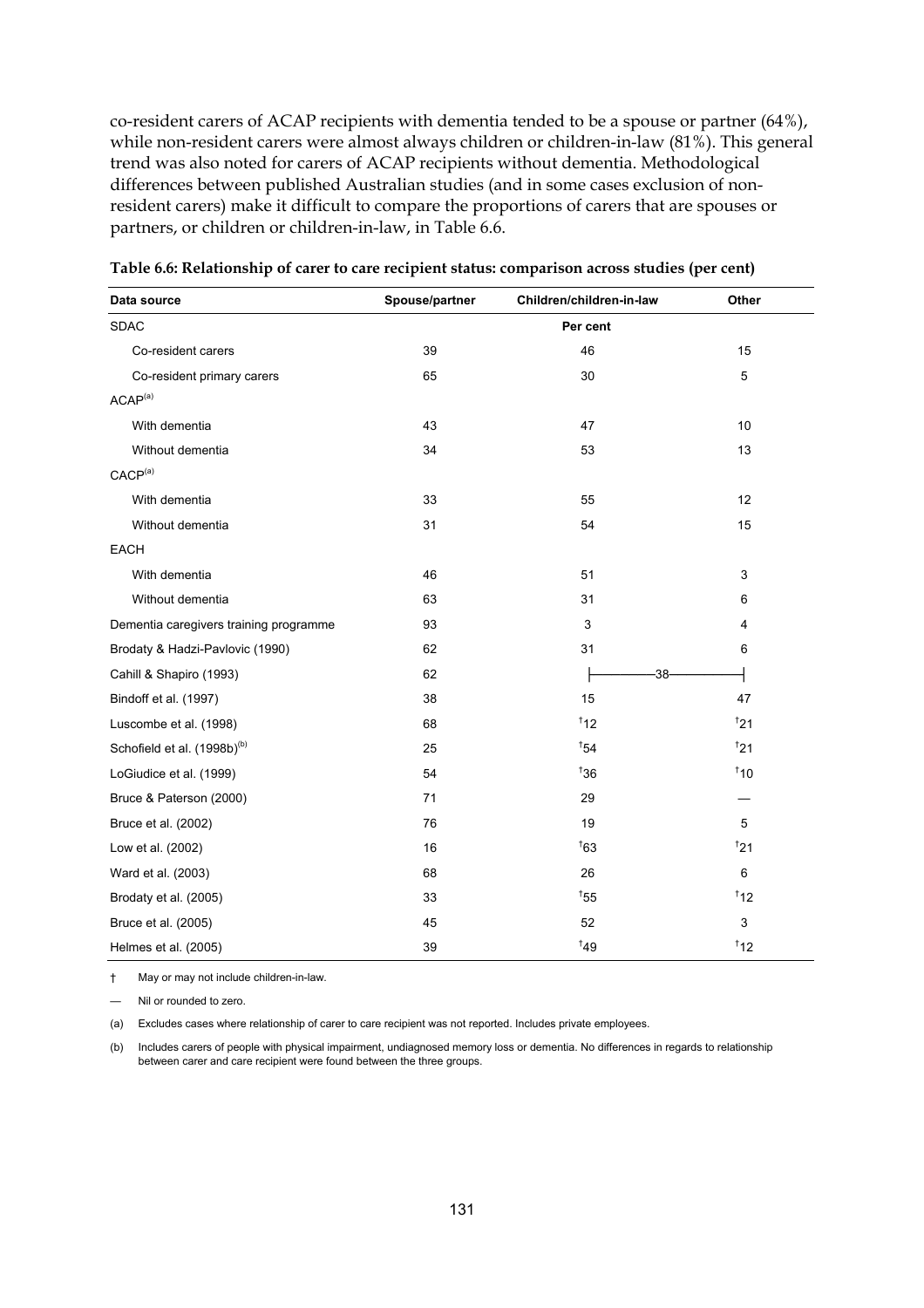| <b>Relationship of carer</b><br>to care recipient | Not applicable | Co-resident<br>carer | Non-resident<br>carer | Not stated/<br>inadequately described | <b>Total</b> |
|---------------------------------------------------|----------------|----------------------|-----------------------|---------------------------------------|--------------|
| Wife/female partner                               | 0              | 5,165                | 52                    | 10                                    | 5,227        |
| Husband/male partner                              | 5              | 3,605                | 36                    | 4                                     | 3,650        |
| Mother                                            | 0              | 30                   | 9                     | 0                                     | 39           |
| Father                                            | 0              | 15                   | 5                     | 0                                     | 20           |
| Daughter                                          | 3              | 2,738                | 3,679                 | 15                                    | 6,435        |
| Son                                               | 2              | 1,266                | 1,590                 | 9                                     | 2,867        |
| Daughter-in-law                                   | 1              | 237                  | 238                   | 0                                     | 476          |
| Son-in-law                                        | 0              | 19                   | 16                    | 0                                     | 35           |
| Other female relative                             | 2              | 342                  | 567                   | 6                                     | 917          |
| Other male relative                               | 0              | 136                  | 220                   | 0                                     | 356          |
| Female friend/neighbour                           | 0              | 132                  | 285                   | 2                                     | 419          |
| Male friend/neighbour                             | 0              | 108                  | 116                   | 1                                     | 225          |
| Private employee                                  | 1              | 44                   | 40                    | 0                                     | 85           |
| Not stated/inadequately<br>described              | 1,018          | 331                  | 84                    | 1,160                                 | 2,593        |
| Not applicable                                    | 6,102          | 44                   | 70                    | 13                                    | 6,229        |
| <b>Total</b>                                      | 7,134          | 14,212               | 7,007                 | 1,220                                 | 29,573       |

**Table 6.7: Relationship of carer to care recipient, by co-residency status of carer, ACAP client with dementia** 

*Notes* 

1. A client may have more than one carer. This data element relates to the carer who is identified by the client and/or their carer as providing the most significant amount and type of care and assistance.

2. Some people of Aboriginal or Torres Strait Islander origin attach a different cultural meaning to terms such as 'brother', 'uncle' and 'mother' than the purely biological/social meanings that non-Indigenous people use. In such cases the ACAT recorded the relationship of the carer according to how the client or carer identified that relationship.

3. *Private employee* (not organised by formal services) refers to carers that are personally arranged without the involvement of formal community services. Such carers may be paid directly by the person or a family member or may receive free or subsidised board or lodgings in return for their caring services.

# **6.4 The caring role**

The role of primary carers is crucial to maintaining highly dependent people with dementia at home. Carers provide a range of assistance and support with daily activities as well as emotional, financial and practical support. The role of formal services in supplementing care from family becomes critical for people with high care needs living in the community, but it is also important to recognise that the presence of family carers is itself a conduit to the person with dementia receiving formal service intervention.

Pilot services in the Innovative Pool Dementia Pilot were designed for people with high care needs associated with dementia, and a high proportion of recipients had moderate to severe dementia. A number of these pilot services accepted referrals only for people who had access to daily care from family (AIHW: Hales et al. 2006). Judging by this requirement, it may be difficult for a person with dementia who does not have daily access to care from family to access community care services because of the level of risk to the person and to the service provider that is involved in community living, and because it is the service-seeking behaviour of family members that often results in the formal service intervention.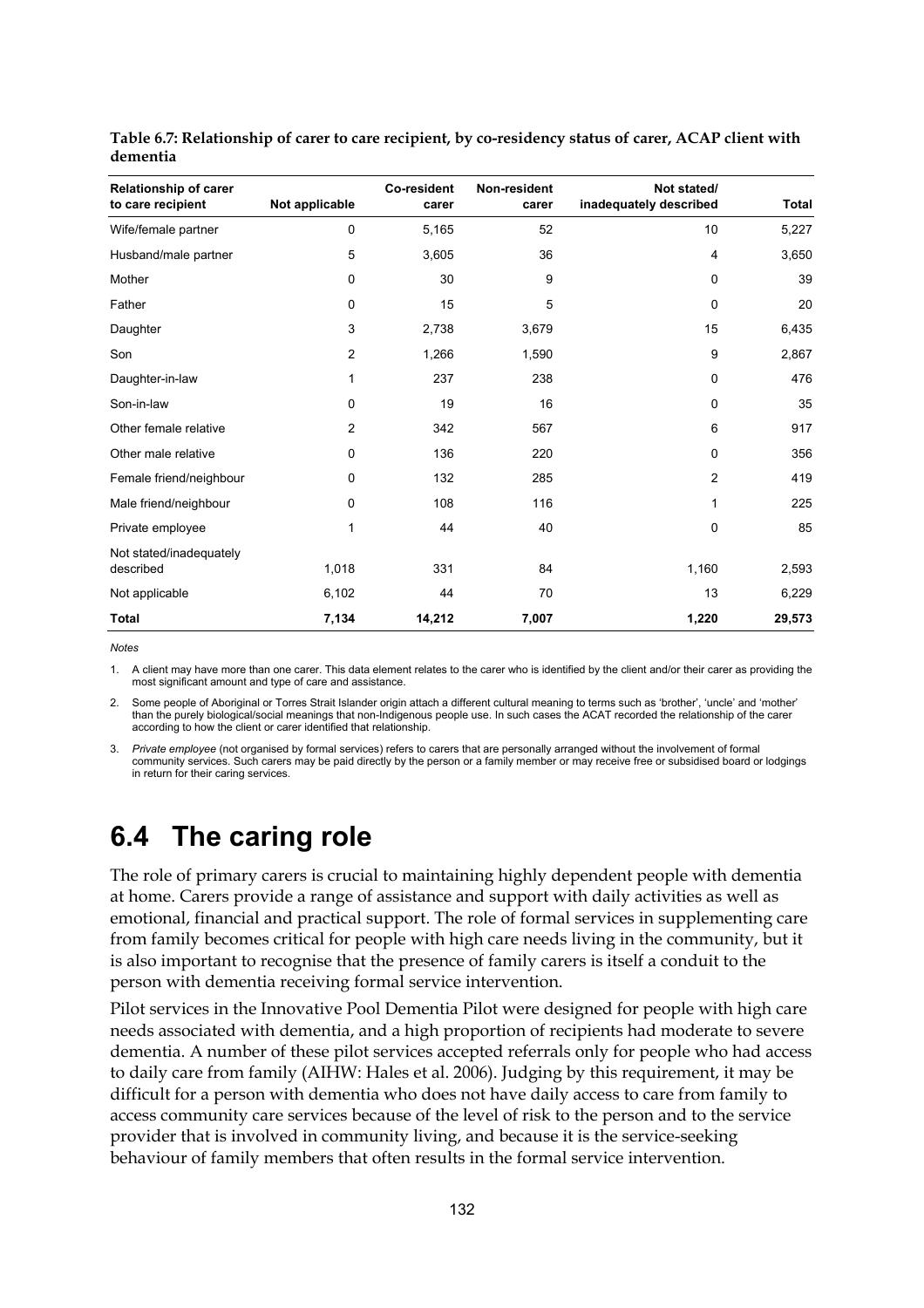## **Motivation to care**

The reasons for caring for someone with dementia are complex. The ABS SDAC allowed carers to give more than one reason for taking on a primary caring role. Data from the 2003 SDAC show that a sense of duty to care is one of the most common reasons reported by coresident primary carers of people with dementia—a large proportion reported that they provided care because they felt an emotional obligation to take on the role (52%) or that it was a family responsibility (48%). Other reasons for taking on the caring role included that they could provide better care than someone else (30%) or no other family or friends were willing or available (35%).

Bruce et al. (2002) also noted that there was a strong sense of duty towards the relative with dementia, and that this drove carers to continue caring for as long as possible without outside help and inhibited carers from discussing problems with their GPs. Interviews of a small subsample of 10 carers in a study conducted by Leong et al. (2001) similarly showed that some family members took on the caring responsibility out of love and concern for the person with dementia, or out of a sense of duty and family obligation. Most took on the caring role because there was no-one else in the family who was willing or available to care for the person (a factor which can also contribute to a sense of duty).

# **Assistance provided by carers**

As dementia progresses it becomes increasingly difficult for the person with dementia to live independently; consequently, there are increasing demands on the caregiver to provide assistance. The loss of cognitive function means that a person with dementia gradually loses insight into their level of functioning and, over time, becomes unable to seek assistance when assistance is needed. This will tend to reach a point where constant supervision and guidance is required. Memory loss and impaired judgement have implications for medication use and personal and physical safety. In dementia care, the carer provides not only instrumental assistance, but acts as a 'bridge' (terminology used in the Sydney Older Persons Study) to formal services, and provides a critical safety monitoring role.

According to the 2003 SDAC, all people with dementia who were the main recipient of care by a co-resident primary carer were profoundly or severely limited in performing one or more core activities, and sometimes or always needed assistance with that activity (see Box 4.2 for a description of core activity limitations in the SDAC). Accordingly, all co-resident primary carers provided assistance with one or more core activities to their main recipient with dementia (which is consistent with the definition of a primary carer). More specifically, 91% provided assistance with communication, 91% provided assistance with mobility, and 78% provided assistance with self-care.

Furthermore, all co-resident primary carers provided assistance with at least one non-core activity to their main recipient with dementia—in particular, all carers provided assistance with health care, paperwork, housework and meal preparation; 96% provided assistance with transport; 87% provided assistance with property maintenance; and 91% provided assistance with cognition or emotion (the remainder did not state whether they assisted with cognition or emotion).

The ABS definition of a primary carer (see Section 6.1) requires that assistance be provided with core activities. Studies without this definitional limitation provide some insight into the extent to which assistance with ADLs is provided by a broader group of carers of people with dementia. Schofield et al. (1998b) reported that carers of relatives with dementia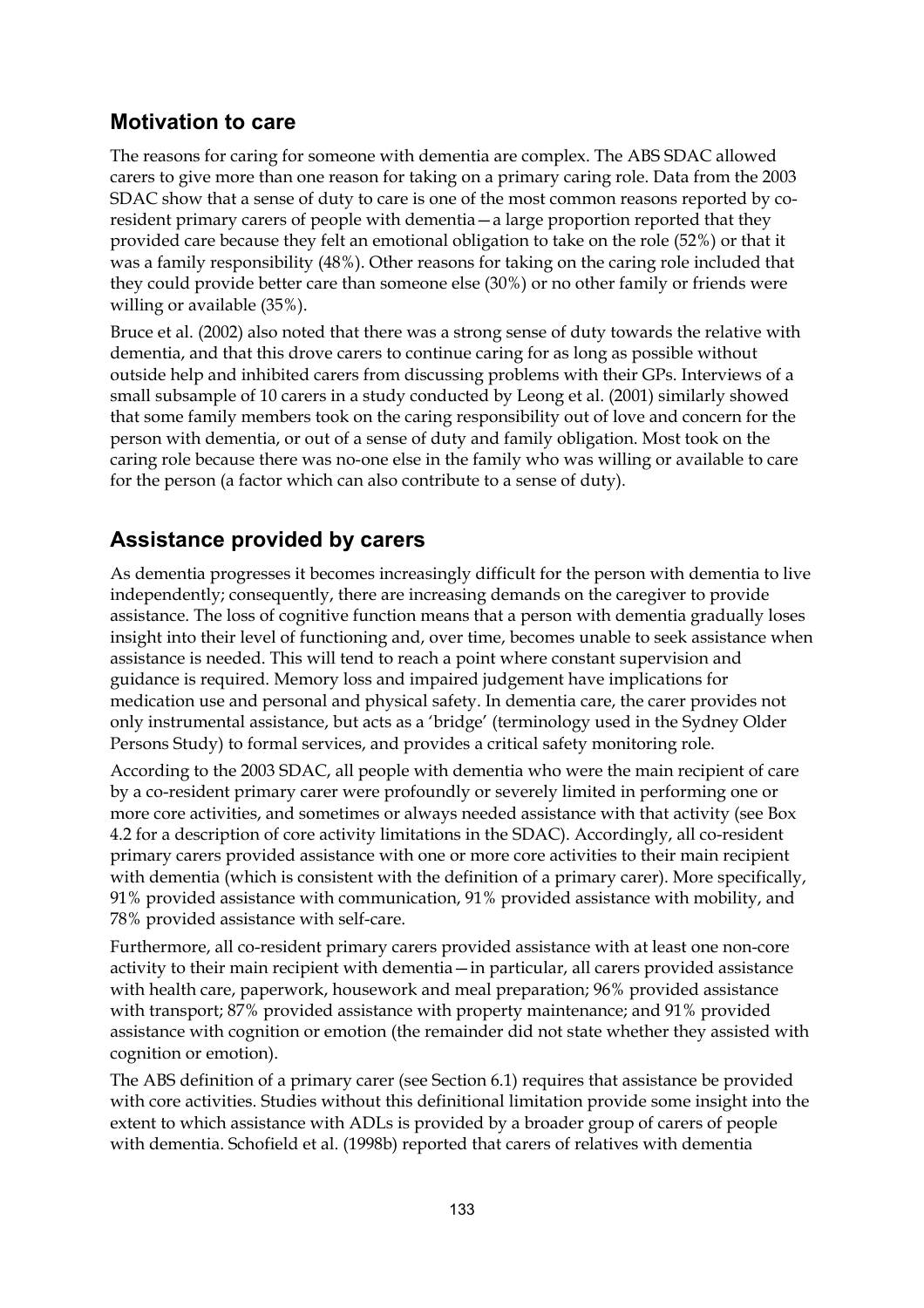reported higher ADL and IADL dependence, and corresponding IADL provision (2.78), than carers of those with undiagnosed memory loss (2.52) or a physical impairment (1.88). Similarly, carers of relatives with an undiagnosed memory loss reported more IADL (but not ADL) dependence and care provision than carers of those with a physical impairment.

Brodaty et al. (2005) reported that 29% of carers provided no help with ADLs to the recipient with dementia or memory loss, 43% provided some help and 28% provided most or all help with ADLs. More than half (53%) of carers provided most or all help with IADLs, but 3.7% provided no help, and 14% provided some help.

Carers may continue providing assistance to the recipient with dementia, even after they have entered residential care—the form of care provided usually shifts from meeting daily needs towards giving social and emotional support (Schofield 2001). In a study of rituals of family carers whose relative with dementia had recently entered residential care, Schofield (2001) found that some carers engaged in small caregiving tasks, even when staff normally attended to these chores, giving the carer a sense of a continuing role in their relative's life. However, family carers felt that these tasks were at times directly or indirectly discouraged by caregiving staff. Research on the division of care between staff and family members indicates that confusion may arise about where responsibility for tasks lies when they have both an instrumental and a psychosocial component (Duncan & Morgan 1994, cited in Schofield 2001)—the tasks that were discouraged by caregiving staff were those that fell within this grey area.

# **Time spent caring**

The time demands placed on carers of people with dementia are quite substantial. Because of the progressive nature of most types of dementia, ultimately a person with dementia requires 24-hour care. Draper (2004) notes that many of the behavioural consequences of dementia, such as sleep changes and wandering, require extra supervision from the carer. He states that such behaviour places increasing demands on carers' time and requires them to be vigilant even when they need time to relax.

Data from the 2003 SDAC show that around 65% of co-resident primary carers spend 40 hours or more actively caring or supervising per week—as the majority of co-resident primary carers had only one care recipient, it can be assumed that a large proportion of this time was spent caring for the main recipient with dementia (almost all co-resident carers (87%) and co-resident primary carers (91%) only cared for the recipient with dementia). This is not unexpected, considering almost 96% of main recipients with dementia required continuous (rather than episodic) care from their co-resident primary carer.

Similarly, in a comparative study of carers of relatives with physical impairment, undiagnosed memory loss or dementia, Schofield et al. (1998b) noted that although time spent caring did not differ between the three groups, after excluding those in residential care, over half of the care recipients with dementia were unable to be left alone compared with a quarter of those with undiagnosed memory loss and 13% of physical impairment recipients.

Additionally, Bruce et al. (2005) found that the median number of hours spent caring per week was 28 hours, with a range of 8 to 168 hours per week.

The NRCP also collects information on time spent caring, but these data were not available in time for this report.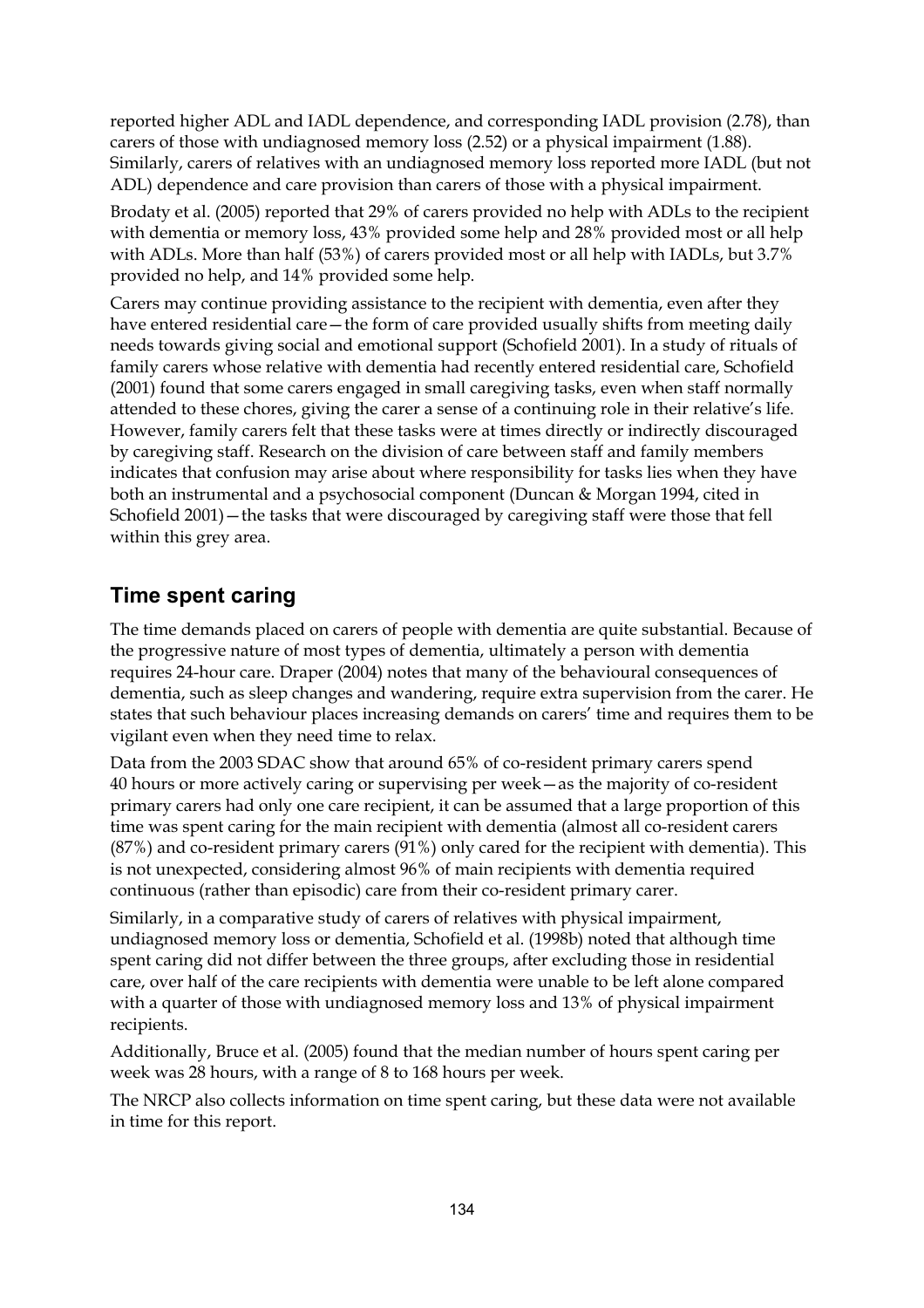# **Duration of care**

The mean or median duration of care is often reported to be less than five years, reflecting the late age of onset of dementia and its association with increased carer burden as a risk factor for entry into residential care. Methodological and study design differences mean that published estimates of the duration of the caring role vary widely:

- In a retrospective study of carers who were providing care in the community, Cahill  $\&$ Shapiro (1993) found that the mean duration of care was 47 months.
- Bruce & Paterson (2000) found that the perceived duration of the caring role varied between 4 months and 10 years, with a mean of 2.9 years.
- The length of time since the respondents in the study conducted by Leong et al. (2001) had assumed the role of family carer ranged from 4 months to 20 years, with a mode of 2 years. A subsample of 10 carers included four carers that had been caring for 1–2 years, three for 4 years, two for 6–7 years and one for 20 years.
- Carers in the study by Bruce et al. (2002) estimated that the duration of care was 6 months to 7 years, with an average of 2.3 years (eligible carers were those who had been caring for the care recipient for at least 6 months).

However, it should be noted that mean or median duration of care may be misleading some carers have been caring for a recipient with dementia for 10 or 20 years.

Data from the 2003 SDAC show that the majority of co-resident primary carers (52%) had been caring for their main recipient with dementia for between 1 and 4 years. However, consistent with Schofield et al. (1998b), over one-fifth (22%) had been caring for their main recipient with dementia for more than 10 years.

In a comparative study of carers of relatives with physical impairment, undiagnosed memory loss or dementia, Schofield et al. (1998b) found that the duration of care exceeded 10 years for 22% of caregivers and under 2 years for 32%. Excluding those whose relatives were in residential care, almost a third had never had a break or had not had a break in over 2 years.

The NRCP also collects information on date the caring role commenced, but the data were not available in time for this report.

# **6.5 Impact of the caring role on carers**

Anderson (1987) described the caring role as an 'unremitting burden'. Much of the literature suggests that the demands placed on caregivers of people with dementia are heavy; they must manage behavioural problems in addition to the care needs of the person with dementia. Observing the gradual decline of a loved one from a competent individual to an incompetent dependant can also be a harrowing experience (Draper 2004), and is likely to add to the burden. High-level dementia care may be different to other types of caring because it involves every aspect of the person: provision of physical, psychological, cognitive and social support. There can also be a high degree of social isolation that impacts on the capacity of the carer to live a participative life.

Numerous researchers have investigated the impact of the caring role for caregivers of people with dementia (for example, Sammut 1996; Brodaty & Gresham 1989; Connell et al. 2001). Carers of people with dementia are at particularly high risk of anxiety and depression as a result of their caring role. Brodaty & Gresham (1989) have summarised some of the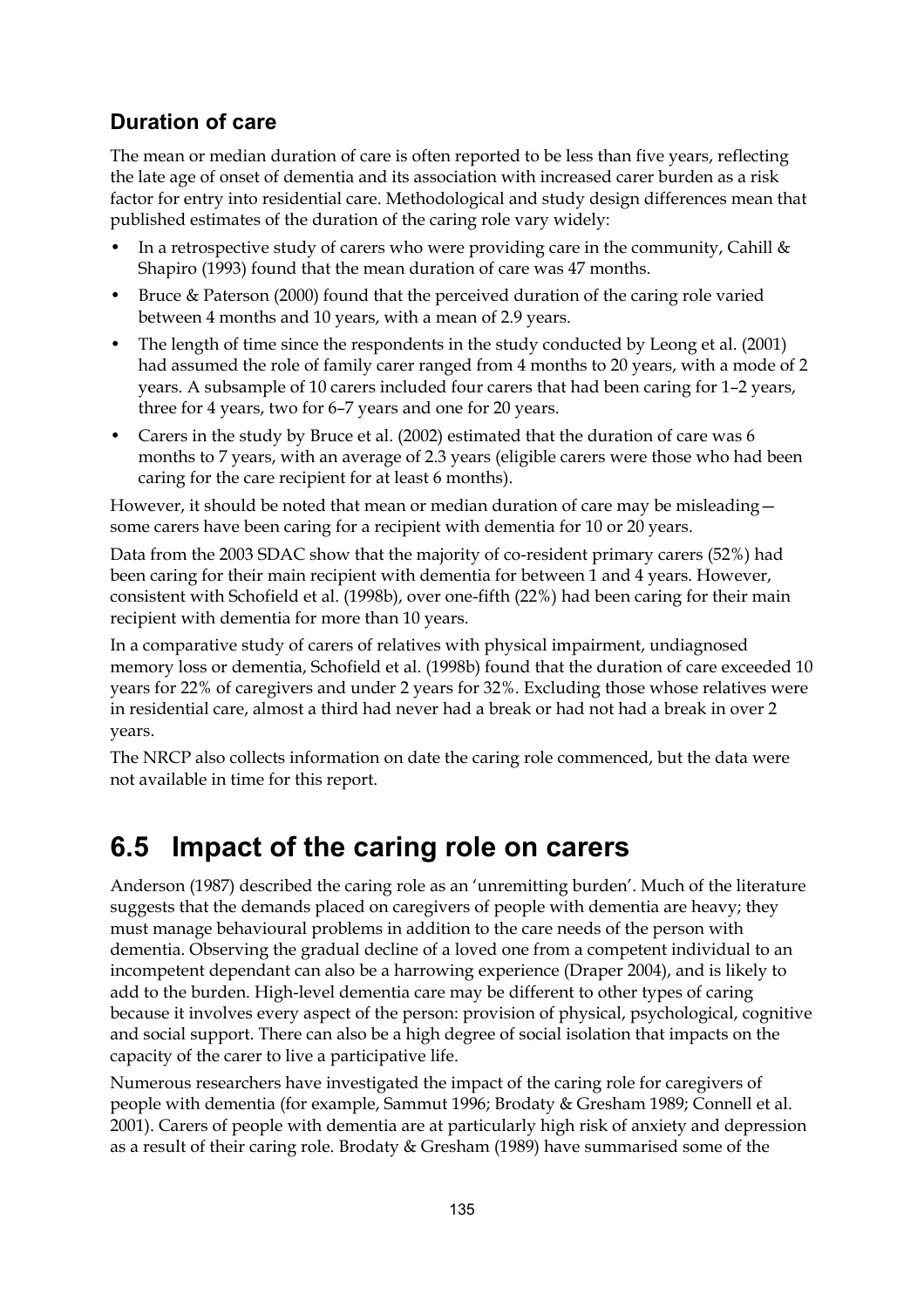literature on this issue, associating carers with feelings of demoralisation, isolation and psychological distress.

### **Health, wellbeing and carer burden**

Morris et al. (1988) (cited in Henderson & Jorm 1998 and AIHW 2004a) remark that institutionalisation may have more to do with the attitudes and wellbeing of the caregiver than the impairment of the dementia sufferer. The physical and mental wellbeing of carers plays a pivotal role in whether the person with dementia can remain living in the community.

The 2003 SDAC indicated that 46% of co-resident primary carers reported at least one adverse effect due to the caring role. These adverse effects included responses such as frequently feeling angry or resentful about their caring role, having been diagnosed with a stress-related illness, feeling weary or lacking energy or frequently feeling worried or depressed because of the caring role. Around 70% of co-resident primary carers of people with dementia reported that their sleep was frequently or occasionally interrupted due to their caring role. All co-resident carers experiencing interrupted sleep believed that this interfered with their normal daily activities.

In a recent evaluation of dementia pilot projects (AIHW: Hales et al. 2006), two scales were chosen to report on the wellbeing of participating carers (Robinson's (1983) 13-item Caregiver Strain Index, and the 28-item General Health Questionnaire (GHQ)). Data collected for the evaluation confirmed reports from project coordinators and case managers that carers of people referred for pilot services typically presented showing high levels of carer strain. It is thought that most carers had managed for too long without adequate support before approaching the projects. Almost three-quarters of carers scored above the threshold of high carer strain. Anxiety and insomnia were the most frequently reported psychological symptoms. A statistically significant association was found between baseline measures of carer strain and psychological symptoms, confirming that high levels of carer strain are associated with lower levels of psychological wellbeing among primary carers whose care recipients participated in the evaluation.

There is evidence that co-resident carers are more stressed than those whose relative lives elsewhere or in a residential setting (Brodaty & Hadzi-Pavlovic 1990 and Yeatman et al. 1993, cited in Schofield et al. 1998b). However, Schofield et al. (1998b) found that co-resident carers expressed more role satisfaction as well as more resentment than those caring for a relative in residential care, living alone or with another person, regardless of whether they were carers of relatives with physical impairment, undiagnosed memory loss or dementia. Additionally, carers of relatives living alone or with another person reported higher levels of positive affect and life satisfaction than co-resident carers. Helmes et al. (2005) did not find any significant difference in the degree of burden felt by carers who lived with the care recipient with dementia and those who lived separately.

In a comparative study of carers of relatives with dementia, undiagnosed memory loss or a physical impairment, Schofield et al. (1998b) found that resentment was the most effective indicator for predicting burden (combined scores on four measures: negative affect, overload, social support and life satisfaction; followed by increased family conflict, care recipient depression, close relationship and anger). Factors contributing to resentment included low social support, anger, difficulty in behaviour problems and being a carer of a relative with undiagnosed memory loss, rather than a carer of a relative with dementia.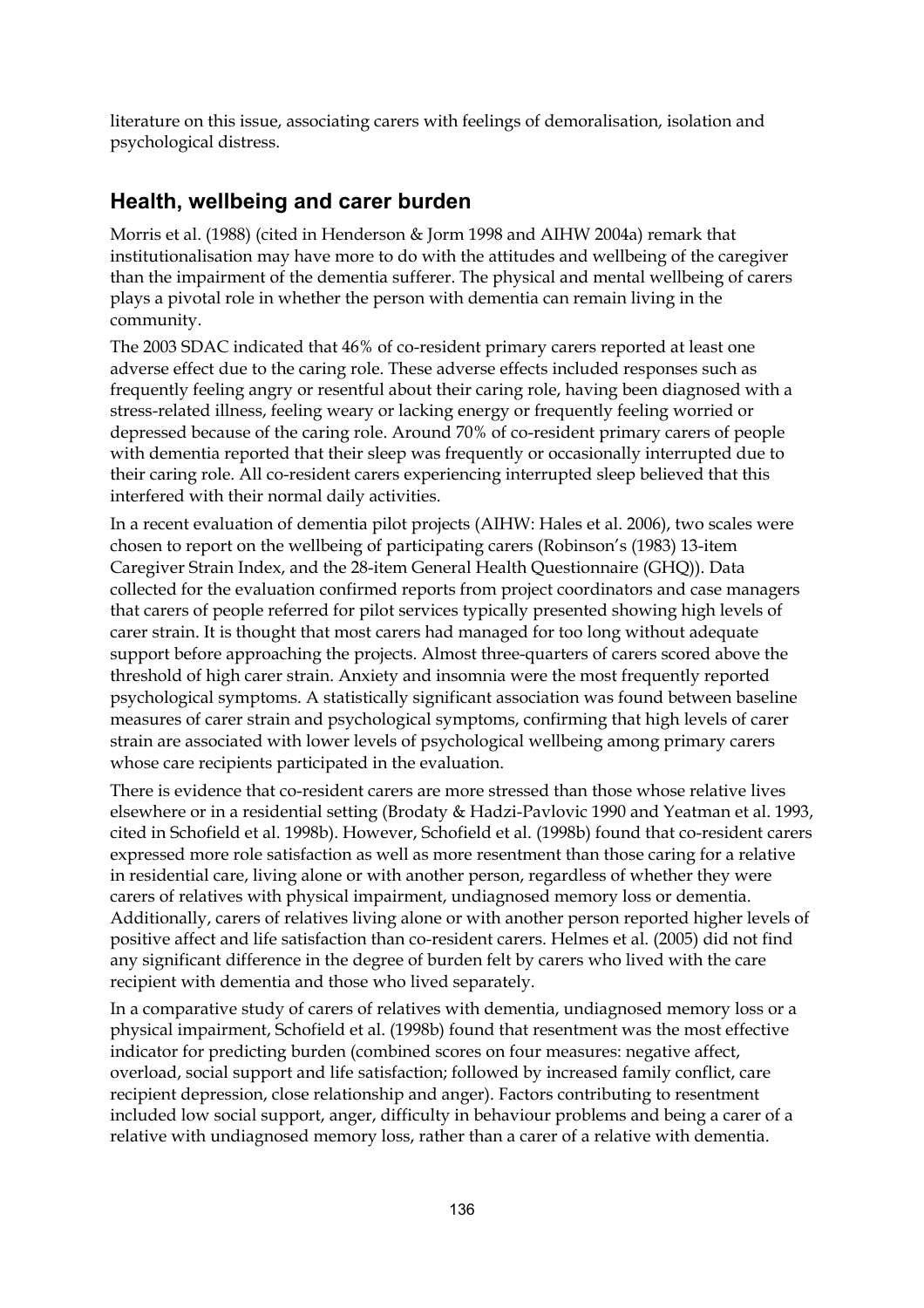Bruce & Paterson (2000) found that most carers suffered high levels of stress, mainly due to behaviour disturbances and care needs of the dementia sufferers. Problems with health care agencies were also reported by a majority of the carers to be contributors to their distress. General practitioners were perceived to have referred dementia sufferers too late for community care, despite the carer having experienced difficulties for a considerable time period. Carers also complained that too little information was provided about the diagnosis of dementia, how to deal with problem behaviours and how to access support services before and after the assessment procedure.

Leong et al. (2001) investigated areas of significant unmet need perceived as important to family members who were the principal carer of a relative with dementia. The six most frequently reported barrier needs included: to know that someone will provide care when family carer unable to do so; a telephone hot-line; time away from caring duties; ways to deal with stress; time for physical rest; and ways to deal with feelings of being trapped.

Common problems emerging from the interviews of carers in the study conducted by Bruce et al. (2002) included the patients difficult behaviours, their own exhaustion, feeling stressed, and lack of time for person or social activities.

# **Social interaction**

Leong et al. (2001) stated that the commitment to care for someone with dementia involves major and ongoing sacrifice on the part of the carer—the time involved, the disruption of normal routines and lifestyle, the physical demands of caring on a 24-hour basis, the constant vigilance, and the restrictions on contacts with friends and wider family are just a part of what the caregiving entails.

Common problems reported by carers in the study conducted by Bruce et al. (2002) included lack of time for personal or social activities. LoGiudice et al. (1999) also noted that psychosocial impairment in the health status of carers was greatest in the domains of social interaction and recreations and pastimes. There was significant improvement in the social interaction of carers attending a memory clinic (but not the control group) after 6 months, and this was maintained at 12 months.

Brodaty & Hadzi-Pavlovic (1990) commented that the findings regarding personal contacts were cause for concern, with half of the carers spending time only once a week or less with someone who did not live with them (Table 6.8).

| Devenuel contact                                                                               | Talanhana aanta |
|------------------------------------------------------------------------------------------------|-----------------|
| Table 6.8: Frequency of personal and telephone contacts in the previous two weeks (proportion) |                 |

|                                                             | <b>Personal contact</b>                      | <b>Telephone contact</b>                       |
|-------------------------------------------------------------|----------------------------------------------|------------------------------------------------|
| Daily                                                       | 9                                            | 36                                             |
| 2–6 times per week                                          | 41                                           | 55                                             |
| Once per week                                               | 31                                           | 9                                              |
| Once per fortnight                                          | 6                                            |                                                |
| Not at all                                                  | 13                                           |                                                |
| Mean number of contacts per week                            | 2.6                                          | 5.9 (standard deviation 3.3)                   |
| Satisfaction with amount of contact<br>(maximum score of 6) | Modest (mean 3.6, standard<br>deviation 1.8) | Moderate (mean 4.8, standard<br>deviation 1.5) |

— Nil or rounded to zero.

*Source:* Reproduced from Brodaty & Hadzi-Pavlovic 1990.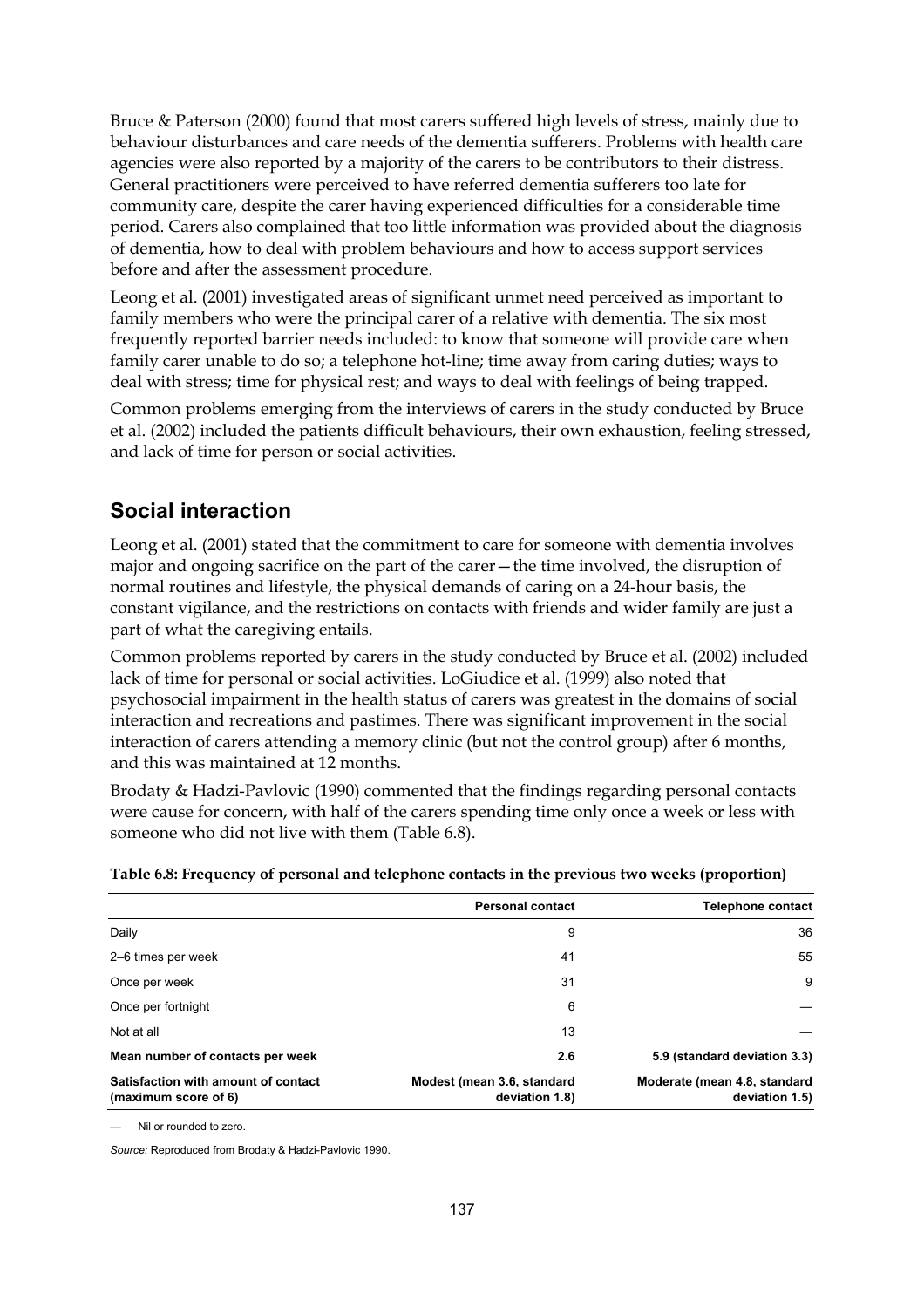Comparatively, Gibson (1983) (cited in Brodaty & Hadzi-Pavlovic 1990) reported that 50% of elderly respondents to the Australian Health Survey had at least one personal contact daily, 24% had contacts 3–6 times per week, 20% had 1–2 contacts per week and 6% had no contacts within a month.

Brodaty & Hadzi-Pavlovic (1990) noted caregivers who were in contact with more people from outside their home, and who were more satisfied with the number of people with whom they were in contact, showed fewer psychological symptoms. Thus there were significant negative correlations between GHQ scores and the frequency of personal contacts and satisfaction with the amount of personal contact; and between Zung scores and the frequency of and satisfaction with personal contacts. They suggest that support may be protective. Alternatively, those who were unwell may tend to perceive their supports negatively and as inadequate (i.e. there was contamination of ratings of support by psychological state variables). Similar trends were seen in associations between carer psychological morbidity scores and satisfaction with telephone contacts (but not with the number of telephone contacts), although this did not reach statistical significance.

Bindoff et al. (1997) reported that social and recreational activity was the only one of nine wellbeing measures that significantly differentiated caregivers of people with a dementiarelated disorder, intellectual disability or physical disability. Caregivers of those with a dementia-related disorder reported the lowest level of participation, although the majority of the difference in social and recreational activity was between caregivers of those with an intellectual disability and the other two groups.

Distance and physical isolation from family members and friends compounds difficulties carers experience in maintaining relationships and social activities. Brodaty & Hadzi-Pavlovic (1990) found that while 82% of carers had relatives or friends living nearby, 18% had not a single relative or friend within 60 km. Only 68% had at least one child within a 60 km radius, compared to 87% of a group of 1,050 older people (non-carers) living in Sydney (ABS 1983, cited in Brodaty & Hadzi-Pavlovic 1990). A subsample of 10 carers in a study conducted by Leong et al. (2001) reported feeling alone and isolated in their caring role, with lack of support from their families. While in some cases family members and friends had drifted away preferring not to be involved, many had immediate family members living too far away to give practical help.

### **Relationship with others**

Caring for someone who is old or disabled can also affect the family atmosphere (Schofield et al. 1998b). Data from the 2003 SDAC show that the majority (61%) of co-resident primary carers reported that the caring role had at least one adverse main effect on their relationship with other co-resident family members, friends, spouse or partner, or care recipient with dementia. Adverse effects include responses such as *Less time to spend with them*, *Relationship strained*, or *Lost or losing touch with existing friends*.

Family conflict was identified as an effect of dementia by 41% of carers in a study by Luscombe et al. (1998). Additionally, three-quarters of spouse carers with children reported that their children had suffered psychological or emotional problems as a consequence of dementia in the family and only 8% reported that their children had not encountered **any** problems. Half reported that their children had been in conflict with their affected parent more often with their affected father than mother and also more often if the affected parent was younger (Table 6.9).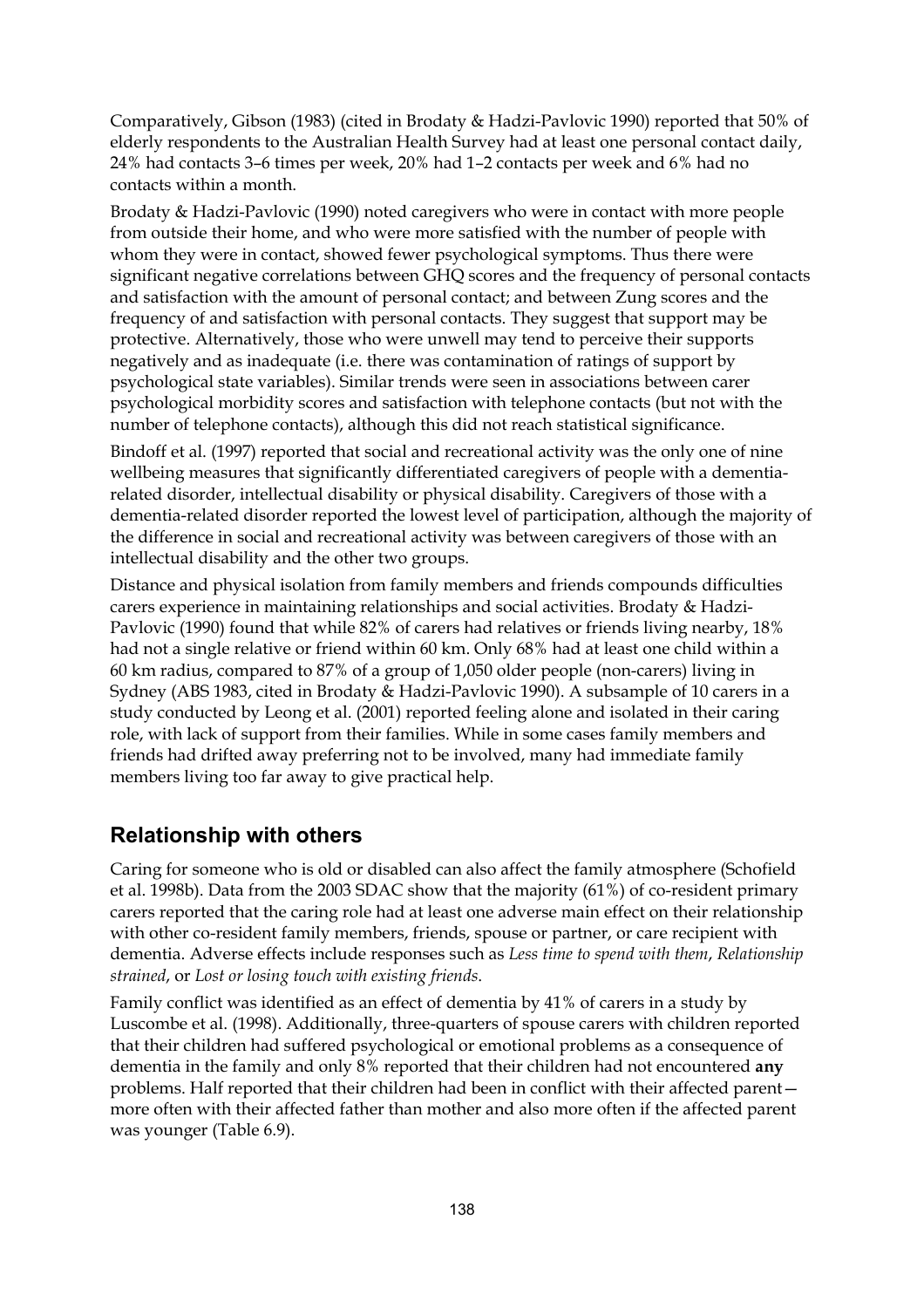**Table 6.9: Proportion of carers reporting conflict between children and parent with dementia** 

|                                            | Per cent |
|--------------------------------------------|----------|
| Relationship of care recipient to children |          |
| Father                                     | 62       |
| Mother                                     | 19       |
| Age of care recipient                      |          |
| < 50                                       | 79       |
| $50 - 59$                                  | 48       |
| $60 - 64$                                  | 36       |
| <b>Total</b>                               | 51       |

*Source:* Reproduced from Luscombe et al. 1998.

Children were also more likely to have problems at school or at home if the person with dementia was less than 50 years old. More types of problems in children were associated with both youthfulness in the carer and the patient. The overall number and types of problems faced by children of carers looking after patients from different diagnostic groups were similar, although there was a trend for more frequent Alzheimer's disease carer reports of children with psychological or emotional problems (88%) than Huntington's disease (78%) or other dementias (55%).

Schofield et al. (1998b) found that carers of those with a physical impairment were also less likely to report increasing conflict in the family following the onset of caring compared with carers of those with dementia or undiagnosed memory loss. The groups did not differ on family cohesiveness.

Almost 38% of carers in the study conducted by Bruce & Paterson (2000) reported family friction due to the lack of support from other family members.

#### **Relationship with care recipient**

The 2003 SDAC indicates that the majority of co-resident primary carers (52%) considered that their relationship with the care recipient was unaffected by the care recipient's dementia. This is consistent with the finding that almost 38% of carers in the study conducted by Bruce & Paterson (2000) reported a changed role in their relationship related to the loss of function of the patient.

This same study found that around 29% of carers reported negative premorbid relationships that were exacerbated by dementia (Bruce & Paterson 2000).

In the study conducted by Schofield et al. (1998b), carers of relatives with a physical impairment were more likely to rate the quality of their relationship with a recipient with a physical impairment as very close (71%), compared with carers of those with dementia (53%) or undiagnosed memory loss (52%). On the other hand, 12% of caregivers in the study conducted by Low et al. (2002) rated their relationship with the resident before institutionalisation as somewhat close, 18% as moderately close and 70% as very close.

Schofield et al. (1998b) also found that carers of those with a physical impairment were more likely to rate the level of tension in their relationship with a recipient with a physical impairment as low (62%), compared with carers of those with dementia (49%) or undiagnosed memory loss (41%).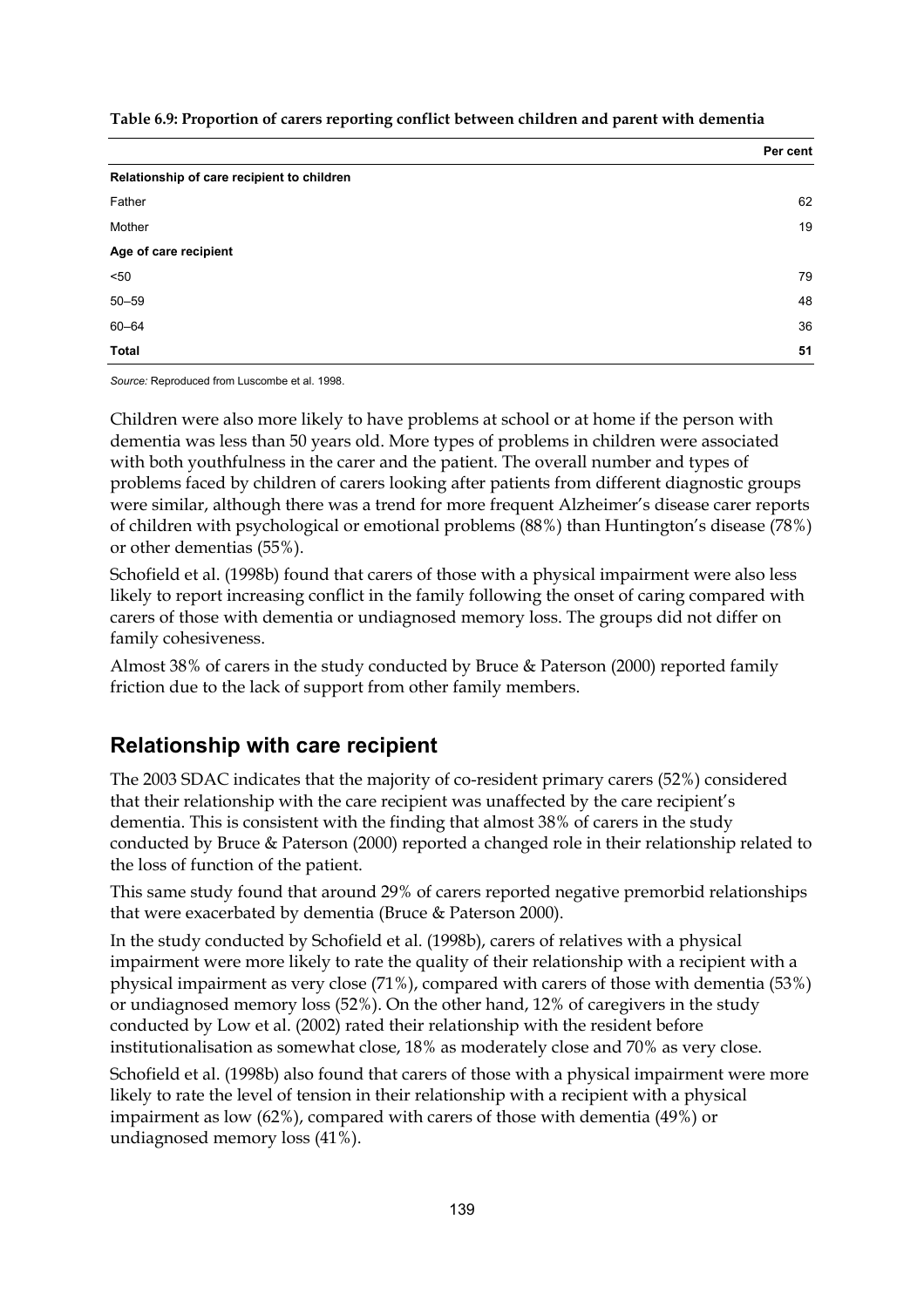Brodaty & Hadzi-Pavlovic (1990) examined the psychosocial effects of caring on co-resident carers of people with dementia, finding that co-resident carers who are spouses suffer more psychological distress than those who are not spouses.

# **Impact of behavioural and psychological symptoms of dementia**

Evidence of the relationship between challenging behaviours and the impact on carer stress is equivocal. Buono et al. (1999) (cited in AIHW 2004a:24) reported that the main causes of burden in dementia care are the heavy personal care needs, memory loss and behavioural symptoms that can be experienced by the person with dementia. However, an early study by Zarit et al. (1980) found no association between behavioural symptoms and level of carer strain.

Most Australian studies have reported a link between carer burden and the behavioural and psychological symptoms associated with dementia. Brodaty & Hadzi-Pavlovic (1990) found that there was no support for the hypothesis that psychological morbidity in carers was related to total problem behaviours. However, there was modest support for the hypothesis that the level of psychological morbidity (i.e. GHQ score) of carers was associated with demand problem behaviours. No other problem behaviour subscale correlated significantly with either GHQ or Zung depression score. There was a significant interaction between demand and disturbance behaviours and GHQ scores when the carers were the patients' wives.

Around 79% of carers in the study conducted by Bruce & Paterson (2000) reported patient behaviour as a source of stress. Commonest reported behaviours were confusion, argumentative or irritable behaviour, wandering, nocturnal disturbance, constant repetitions and accusations of stealing. Physical or verbal abuse of the carer by the patient, and physical or verbal abuse of the patient by the carer, was reported as a source of stress by 17% and 21% of carers, respectively (although this was not necessarily chronic abusive behaviour).

Similarly, Bruce et al. (2002) reported that common problems for carers emerging from the interviews included the patients' difficult behaviour. Additionally, triggers precipitating referrals from GPs included new behaviours (wandering, incontinence).

Schofield et al. (1998b) noted that a higher proportion of carers of those with a physical impairment (36%) reported it as very easy to cope with their relatives' behaviour, compared with carers of those with dementia (3%) or undiagnosed memory loss (6%), and fewer reported it as very difficult. Carer burden was significantly lower among carers of people with physical impairment, compared with carers of people with dementia or undiagnosed memory loss. Care recipient depression was found to be a significant predictor of burden, and difficulty in coping with problem behaviours was a significant predictor of resentment.

However, Bindoff et al. (1997) noted that carers of people with a dementia-related disorder, an intellectual disability or a physical disability did not differ with regard to cognitive and behavioural coping strategies. Similarly, Ward et al. (2003) found that 76% of all psychological problems and 67% of behavioural ones were labelled as either no problem or only a mild problem by carers. However, tolerance was not without limits and some carers were close to 'burn out': 14 of the 50 had used residential respite care, which is often a prelude to permanent placement. Even experienced carers rarely articulated a strategic plan—when faced with delusions, abuse and repeated questions, carers most commonly stated that they either did nothing or responded gently with reassurance, distraction and orientating information. Ward et al. (2003) suggest that those carers who said they did nothing when faced with resistant, abusive or inappropriate behaviours may actually have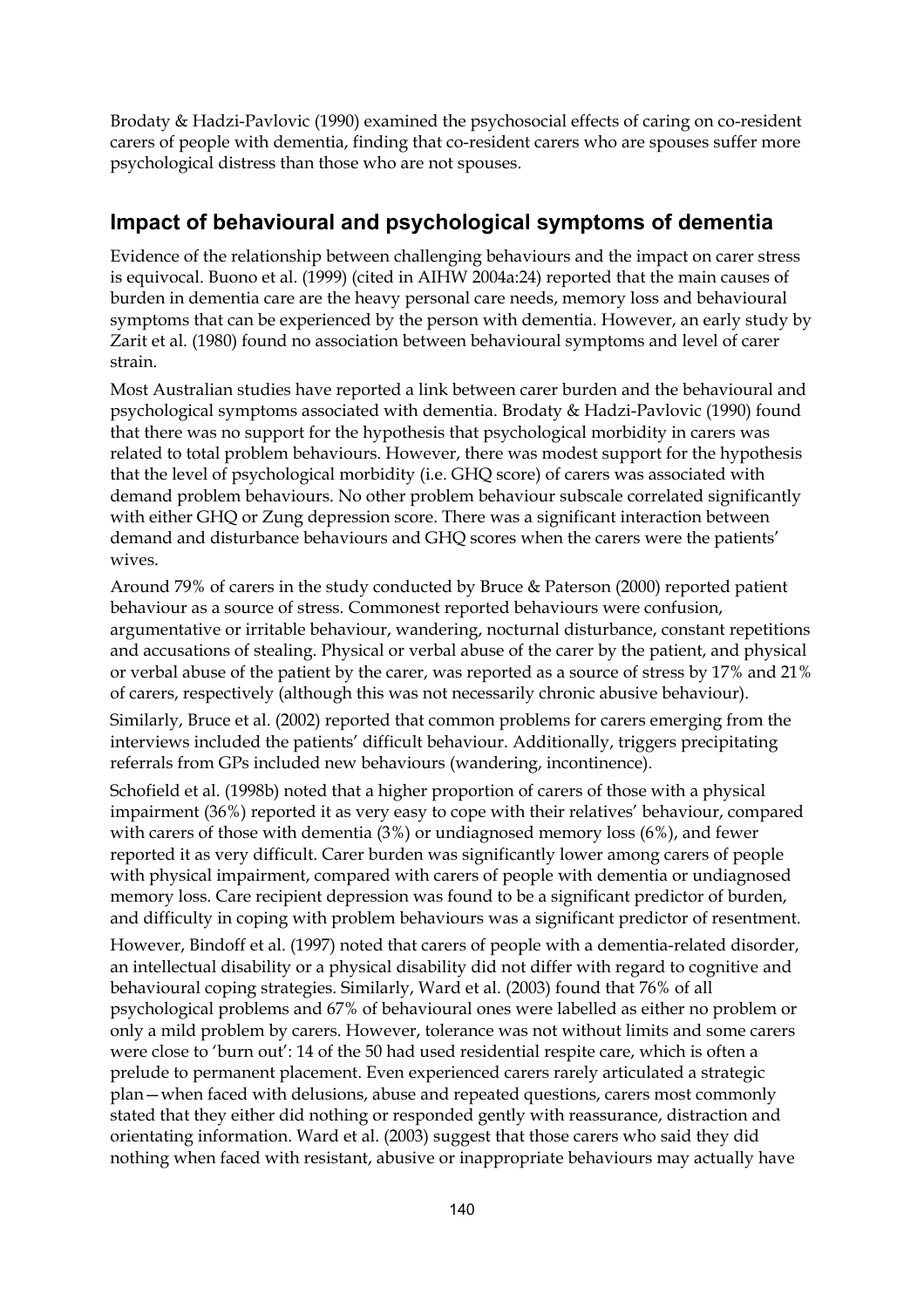incorporated good preventative strategies so completely into everyday life that they failed to mention them when questioned at interview.

Both Bruce & Paterson (2000) and Schofield et al. (1998b) reported that a firm diagnosis of the care recipient's condition often reduces carer burden. Wood & Rabins (cited in Schofield et al. 1998a and AIHW 2004a) independently maintain that if carers understand the condition they are less inclined to interpret behaviour as offensive or as the product of their own inadequacy.

At least 50% of carers surveyed during the evaluation of Innovative Pool dementia care pilot projects reported some level of distress for each type of BPSD surveyed (AIHW: Hales et al. 2006). Over 60% of carers with a care recipient who exhibited memory loss, emotional or psychological symptoms, and wandering or intrusive behaviour reported moderate to extreme distress as a result of these symptoms. These results confirm the role of BPSD in contributing to carer strain and of the consequent importance of carer support and behaviour management services.

# **Positive aspects of the caring role**

There is a growing body of literature investigating the positive impacts of the caring role (Connell et al. 2001). Such outcomes include enjoyment of the caring role, satisfaction and enhanced self-esteem. Some of the carers in the study conducted by Bruce et al. (2002) expressed pride in their caring role.

However, according to the 2003 SDAC, only 26% of co-resident primary carers reported feeling satisfied due to the caring role—the majority (56%) reported that they were not affected in this way.

Schofield et al. (1998b) reported that although carers of those with dementia or undiagnosed memory loss were more likely to express anger and resentment than carers of those with a physical impairment, the groups did not differ in role satisfaction.

# **6.6 Support networks for carers**

As previously mentioned, many studies only include co-resident carers or primary or principal carers—that is, other people who are part of the network of back-up care, and are important in supporting the complex care needs of people with dementia and in providing support for the carer, are often not included in these studies. However, information about informal support that primary or principal carers receive from family or friends is investigated in a number of studies.

Data from the 2003 SDAC show that almost half (48%) of the co-resident primary carers of people with dementia stated that they did not have a fall-back carer—only 30% reported that they had a fall-back carer, with a smaller number reporting that they did not know whether or not they had a fall-back carer.

• Around 52% of co-resident primary carers of people with dementia reported needing or wanting an improvement or more support in areas such as respite care, financial assistance, physical assistance, emotional support, improvement in own health or other areas of assistance. Respite care was the most commonly reported area that carers needed or wanted an improvement or more support as reported by 26% of co-resident primary carers.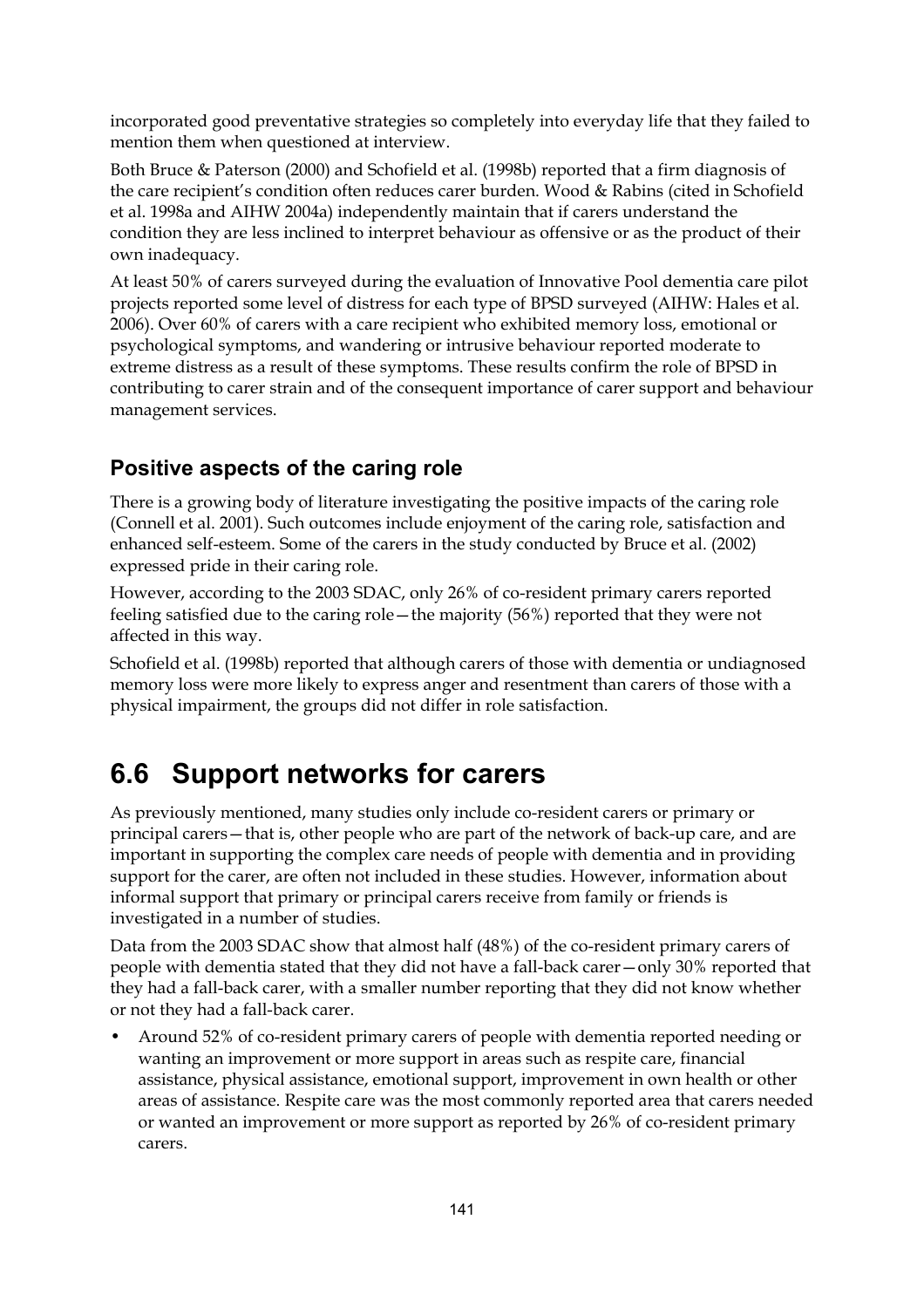• 57% reported not needing **any** assistance or **further** assistance—43% reported needing assistance or further assistance (i.e. 30% were already receiving assistance and reported needing further assistance). The majority of co-resident primary carers reported having no unmet need for assistance on weekdays (78%), weekends (74%) or weeknights (87%); overall, 57% reported having no unmet need at any of these times.

While the carers in the study by Brodaty & Hadzi-Pavlovic (1990) may have had access to a confidante, practical help was not always forthcoming—41% of co-resident primary carers had no main source of assistance. Of carers for whom sufficient data were available for analysis, 33% received (and 26% needed) assistance with shopping, 12% (and 11%) with meals, 30% (and 35%) with housework, 28% (and 17%) with transport, 27% (and 30%) with gardening, and 40% (and 38%) with minor house repairs. Where assistance was received (or needed) it was mostly provided by children once or twice weekly.

Bindoff et al. (1997) noted that the caring role was typically the responsibility of a single caregiver who received limited informal support: 54% reported receiving no help from family members or friends in direct care of the dependant such as feeding, bathing or helping with mobility, and 61% received no indirect help in caring for the dependant such as doing shopping housework or home maintenance. Lack of family support was reported by 38% of carers in the study by Bruce & Paterson (2000).

Of those caregivers who did receive help, as reported by Bindoff et al. (1997), 33% reported almost daily assistance, while 13% reported help six-monthly or less. A majority (68%) rated the quality of this help as good or very good and 11% as very poor. Rating the overall frequency and quality of the help received, 4% reported being very unhappy, 1% were not happy, 27% thought it was okay and 51% were pleased or very pleased. There were no significant differences between caregivers of dependants with a dementia-related disorder, an intellectual disability or a physical disability for any of these variables (Table 6.10).

|                                 |                                                    | Disability category          |                            |                        |  |  |
|---------------------------------|----------------------------------------------------|------------------------------|----------------------------|------------------------|--|--|
|                                 | <b>Scale</b>                                       | Dementia-related<br>disorder | Intellectual<br>disability | Physical<br>disability |  |  |
| Persons providing direct help   | $0 = no$ persons, $3 = 5$ or more                  | 0.5                          | 0.6                        | 0.6                    |  |  |
| Persons providing indirect help | $0 = no$ persons, $3 = 5$ or more                  | 0.5                          | 0.4                        | 0.4                    |  |  |
| Frequency of help received      | $0 =$ never, $5 =$ almost daily                    | 2.3                          | 2.7                        | 2.4                    |  |  |
| Quality of help                 | $0 =$ very poor, $5 =$ excellent                   | 3.1                          | 3.9                        | 2.4                    |  |  |
| Satisfaction with help          | $0 = \text{very unhappy}, 4 = \text{very pleased}$ | 2.5                          | 3.0                        | 2.2                    |  |  |

**Table 6.10: Comparison of informal support for carers of dependants with dementia-related, intellectual and physical disabilities** 

*Source:* Reproduced from Bindoff et al. 1997.

However, in Schofield et al. (1998b), perceived social support was higher for carers of those with a physical impairment in comparison with carers of those with undiagnosed memory loss or dementia.

The most important unmet need reported by carers in the study by Leong et al. (2001) was the need to know that someone would provide care if they became ill and the need to deal with feelings of entrapment. Many did not have back-up arrangements for another member of the family to take over should the principal carers become incapacitated. Most carers in the sample were elderly and almost half reported lack of support from family or other informal sources. Many carers had immediate family members living too far away to be able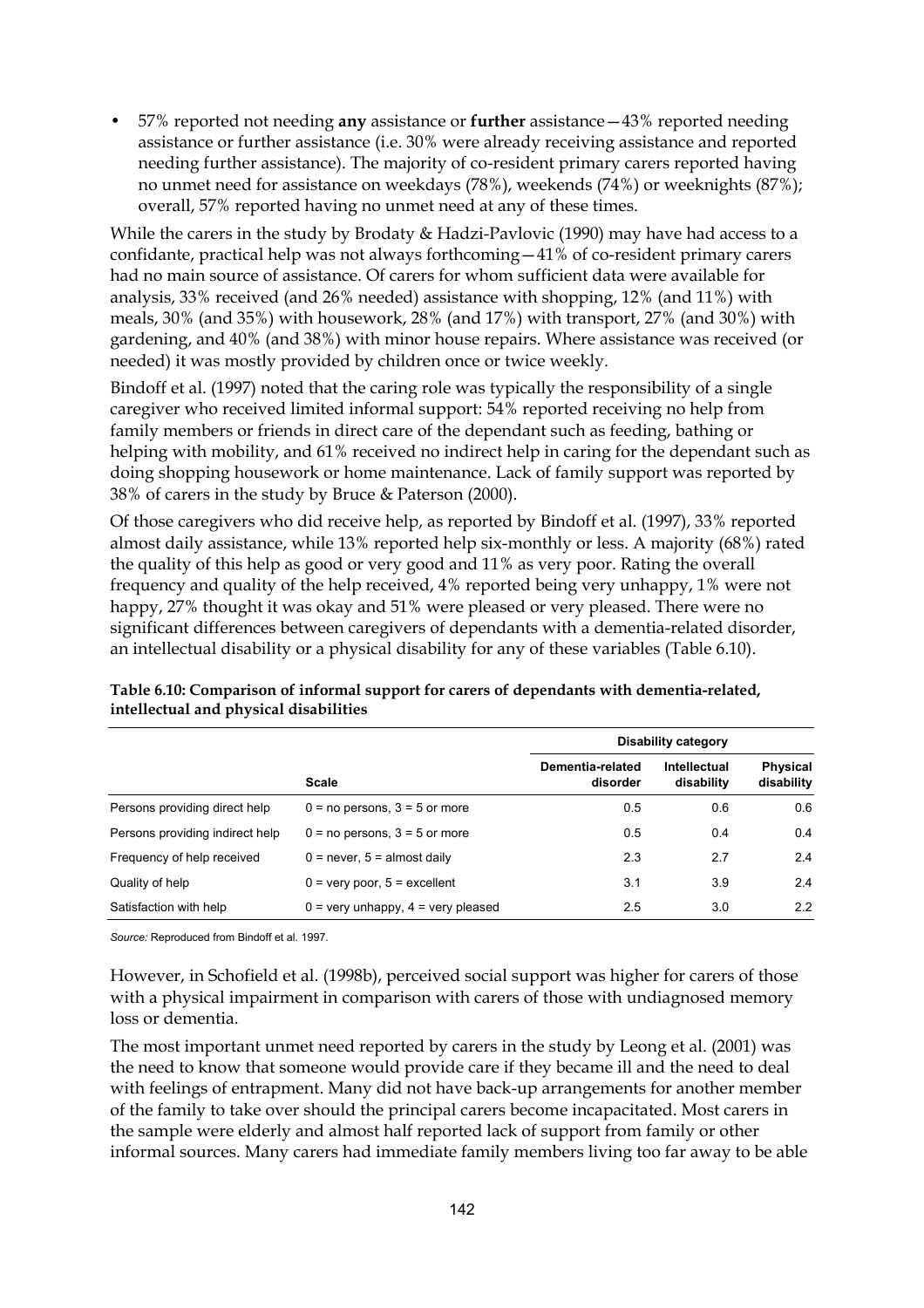to give practical help, and in other cases family members and friends had drifted away, preferring not to be involved, but leaving a vacuum in the support network for the carer.

# **6.7 Formal service use by carers**

More detailed information about the use of formal services by people with dementia and their carers is included in Chapter 7. This section examines service use to support carers, such as community services, respite care and counselling.

The major type of assistance provided through community care programs which is designed to directly benefit carers is respite care. In addition, the provision of other assistance types to care recipients (e.g. health care, delivered meals, bathing) provides indirect support to carers by supplementing the amount and type of care they provide to the care recipients. Respite care may be provided in the home, at a centre during the day or overnight, or in a residential service. There are also small cottage services. As well as providing information and support for carers, the National Respite for Carers Program provides respite care. Information about the carers assisted by the program and the care recipients registered in the program is provided in Table 5.14. Use of services provided through this program is discussed in more detail in Chapter 7.

According to the 2003 SDAC, the majority of co-resident primary carers of people with dementia (70%) reported that they had never used respite care. Furthermore, 57% of primary carers stated that they had never received respite care and did not need or want it. This is consistent with ACAP data for nine months during 2003–04 which indicates that 73% of ACAP clients with dementia, for whom use of respite care was applicable, had not used it (Table 6.11). This was slightly less than for ACAP clients without dementia (75%).

The importance of respite care to support carers of people with dementia is indicated by the recommendations for respite care made by ACATs during this period (Table 6.11). While 33% of clients without dementia who had not used respite care were also not recommended for respite care, this was the case for only 15% of clients with dementia. In general, ACAP clients with dementia had higher rates of recommendation for long-term care in a residential aged care or other institutional setting than ACAP clients without dementia. Among ACAP clients for whom respite care recommendations were applicable, 78% of clients with dementia were recommended for some type of respite care, compared with 53% of ACAP clients without dementia.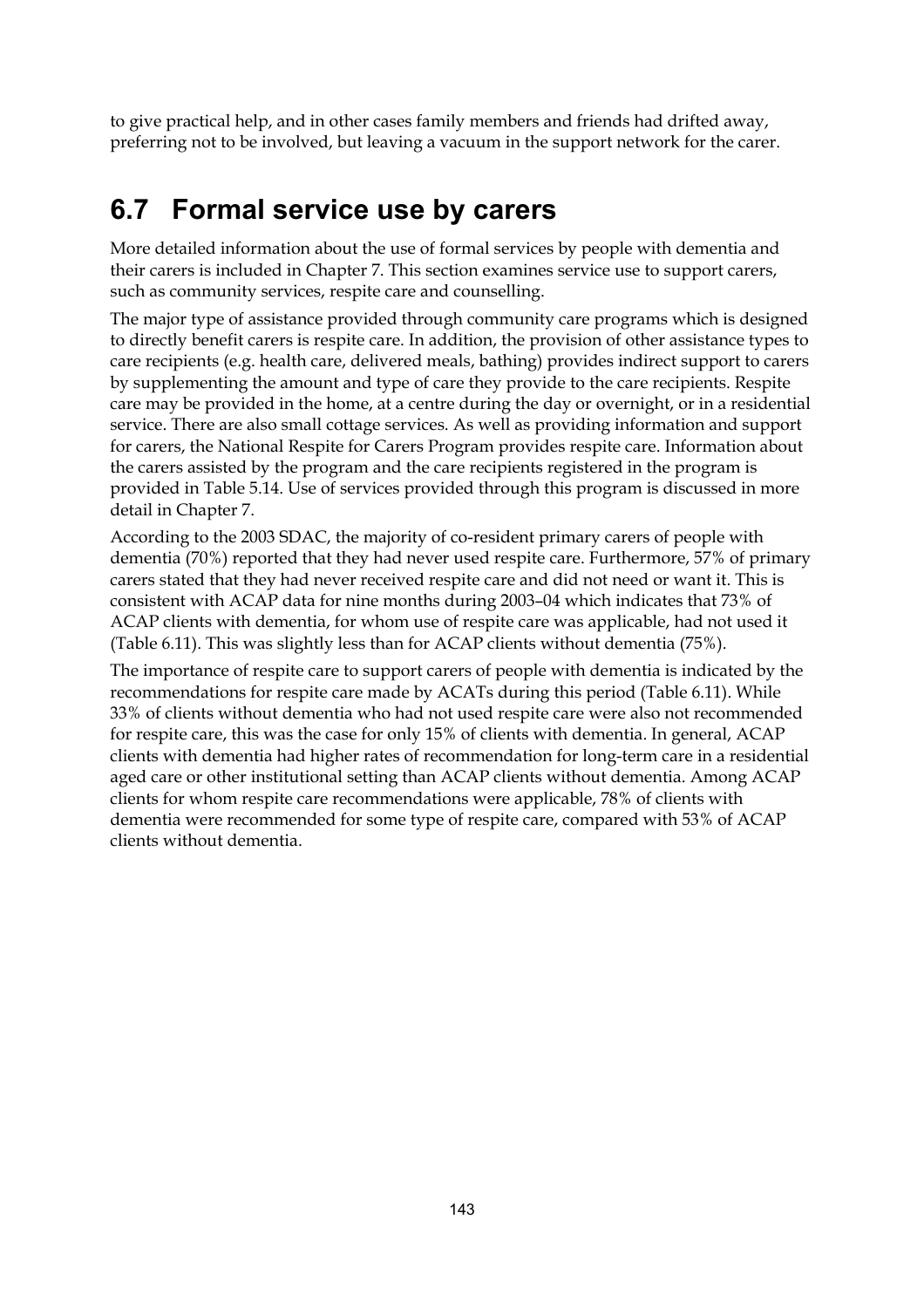| Respite care recommended                 |                                         |                    |                     |                                             |             |                               |                                          |              |
|------------------------------------------|-----------------------------------------|--------------------|---------------------|---------------------------------------------|-------------|-------------------------------|------------------------------------------|--------------|
| <b>Respite care</b><br>use               | <b>Not</b><br>applicable <sup>(a)</sup> | <b>Residential</b> | Non-<br>residential | <b>Residential</b><br>& non-<br>residential | <b>None</b> | <b>Unable to</b><br>determine | Not stated/<br>inadequately<br>described | <b>Total</b> |
| With dementia                            |                                         |                    |                     |                                             |             |                               |                                          |              |
| Not applicable <sup>(b)</sup>            | 3,978                                   | 393                | 6                   | 82                                          | 187         | 54                            | 31                                       | 4,731        |
| Residential                              | 1,029                                   | 1,505              | 11                  | 275                                         | 97          | 6                             | 12                                       | 2,935        |
| Non-residential                          | 245                                     | 312                | 96                  | 513                                         | 31          | 5                             | 3                                        | 1,205        |
| Residential &<br>non-residential         | 133                                     | 114                | 3                   | 314                                         | 8           | $\mathbf{1}$                  | $\overline{c}$                           | 575          |
| None                                     | 4,372                                   | 6,737              | 318                 | 1,589                                       | 2,346       | 119                           | 98                                       | 15,579       |
| Unable to<br>determine                   | 169                                     | 99                 | 3                   | 24                                          | 27          | 145                           | $\overline{c}$                           | 469          |
| Not stated/<br>inadequately<br>described | 76                                      | 166                | 9                   | 32                                          | 245         | 23                            | 113                                      | 664          |
| Total                                    | 10,002                                  | 9,326              | 446                 | 2,829                                       | 2,941       | 353                           | 261                                      | 26,158       |
| <b>Without dementia</b>                  |                                         |                    |                     |                                             |             |                               |                                          |              |
| Not applicable <sup>(b)</sup>            | 6,126                                   | 947                | 21                  | 730                                         | 388         | 182                           | 199                                      | 8,593        |
| Residential                              | 1,781                                   | 4,040              | 18                  | 500                                         | 227         | 52                            | 41                                       | 6,659        |
| Non-residential                          | 203                                     | 411                | 168                 | 592                                         | 54          | 3                             | 10                                       | 1,441        |
| Residential &<br>non-residential         | 75                                      | 97                 | $\overline{c}$      | 377                                         | 7           | 1                             | $\mathbf{1}$                             | 560          |
| None                                     | 10,405                                  | 21,949             | 645                 | 2,556                                       | 18,032      | 1,338                         | 385                                      | 55,310       |
| Unable to<br>determine                   | 443                                     | 203                | 5                   | 27                                          | 130         | 2,542                         | 51                                       | 3,401        |
| Not stated/<br>inadequately<br>described | 329                                     | 389                | 24                  | 49                                          | 379         | 297                           | 5,049                                    | 6,516        |
| Total                                    | 19,362                                  | 28,036             | 883                 | 4,831                                       | 19,217      | 4,415                         | 5,736                                    | 82,480       |

**Table 6.11: Respite care use at time of assessment and recommended respite care use, ACAP clients, by dementia status, July 2004 to March 2005** 

(a) Recorded for people whose recommended long-term care setting is residential aged care, a hospital or other institutional care.

(b) Recorded for people who were permanent residents of residential aged care services, multi-purposes services or centres, Indigenous flexible pilots, hospitals or other institutional settings at the time of assessment.

*Note:* Residential respite care may be relevant to people with or without carers. Non-residential respite care is only relevant to clients with carers.

Respite care is an important service type provided through the CACP program, and data about respite care use through this program were collected in the 2002 census. Most respite care is used by clients with carers, signifying its important role in carer support (Table 6.12). The mean and median number of hours of respite in the census week was higher for recipients with dementia than those without dementia. Median hours of respite care for those with dementia was 3.0, compared with 2.0 hours for those without dementia (means of 4.0 and 3.0 hours, respectively). CACP recipients with dementia and with a carer were more likely than others to receive respite: 12% of recipients with dementia and a carer received this service, compared with 6% of those without dementia with a carer (Table 6.12).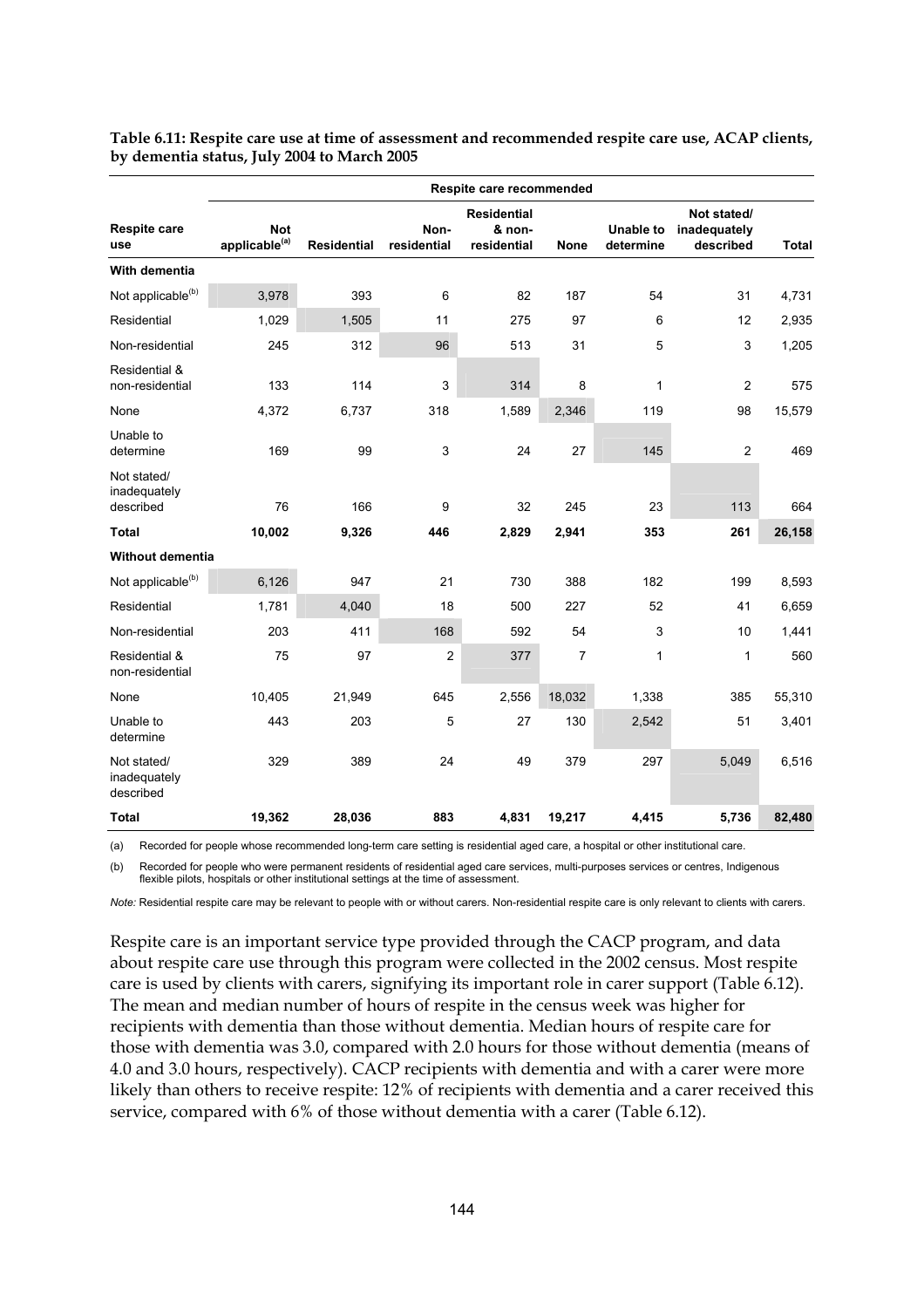|                                | With dementia |                 |                 | <b>Without dementia</b> |        |              |       |                 |
|--------------------------------|---------------|-----------------|-----------------|-------------------------|--------|--------------|-------|-----------------|
|                                | With a carer  |                 | Without a carer |                         |        | With a carer |       | Without a carer |
| Use of respite care            | No.           | %               | No.             | %                       | No.    | %            | No.   | %               |
|                                | 393           | 12.0            | 11              | 0.9                     | 623    | 6.0          | 100   | 1.1             |
| Amount of respite care (hours) | Mean          | Median          | Mean            | Median                  | Mean   | Median       | Mean  | Median          |
|                                | 3.9           | 3.0             | 5.2             | 2.5                     | 3.1    | 2.0          | 2.3   | 2.0             |
| <b>Total CACP recipients</b>   | 3,284         | $\sim$ 10 $\pm$ | 1,179           | $\sim 10$               | 10,429 | $\sim 10$    | 9,437 | $\sim$ $\sim$   |

**Table 6.12: CACP care recipients with and without dementia, use of respite care, by carer status, census week 2002** 

*Note:* The table excludes 1,110 cases. These include both recipients with either carer availability or dementia status missing, as well as those who received no services during census week.

*Source:* AIHW analysis of CACP 2002 census.

Similarly, high levels of non-use of respite care have also been reported by smaller studies, which sometimes also enquired into reasons for non-use. Brodaty et al. (2005) found that 84% of carers did not use respite services, and only 35% of those carers reported needing this service. Perceived lack of need was reported by 65% of carers as the principal reason for nonuse of respite services, followed by care recipient's resistance to accepting help from services (12%), not having enquired (9.1%) and lack of knowledge (7.6%).

Low levels of use of respite care were reported in the study conducted by Ward et al. (2003). Only 36% of the care recipients regularly attended day care, and 28% used generic or specialist respite residential care.

Excluding carers of people with dementia in residential settings, Schofield et al. (1998b) found that carers of people with dementia were more likely to both use and need respite care than carers of relatives with physical impairment or undiagnosed memory loss, although the proportions of carers using respite care were low. Around 17% of carers of relatives with dementia used respite care, compared with 11% of carers of those with undiagnosed memory loss and 7% of carers of those with a physical impairment. Similarly, almost half (47%) of carers of those with dementia reported needing respite care, compared with 27% and 19% of carers of those with undiagnosed memory loss or a physical impairment respectively.

Higher rates of respite care use were reported in a study of carers of younger people with dementia (Luscombe et al. 1998) where 33% of carers had used one and 35% had used two or more types of respite care. Carers of people with Huntington's disease tended to use fewer respite services than carers of people with Alzheimer's disease or other dementias. There were no significant differences in the number of respite services used by carer gender, area of residency, relationship to patient or carer age, although the number of respite services used tended to be positively associated with the patient's age. Table 6.13 provides the number of carers that used each type of respite service, and what proportion of these carers rated the service as good.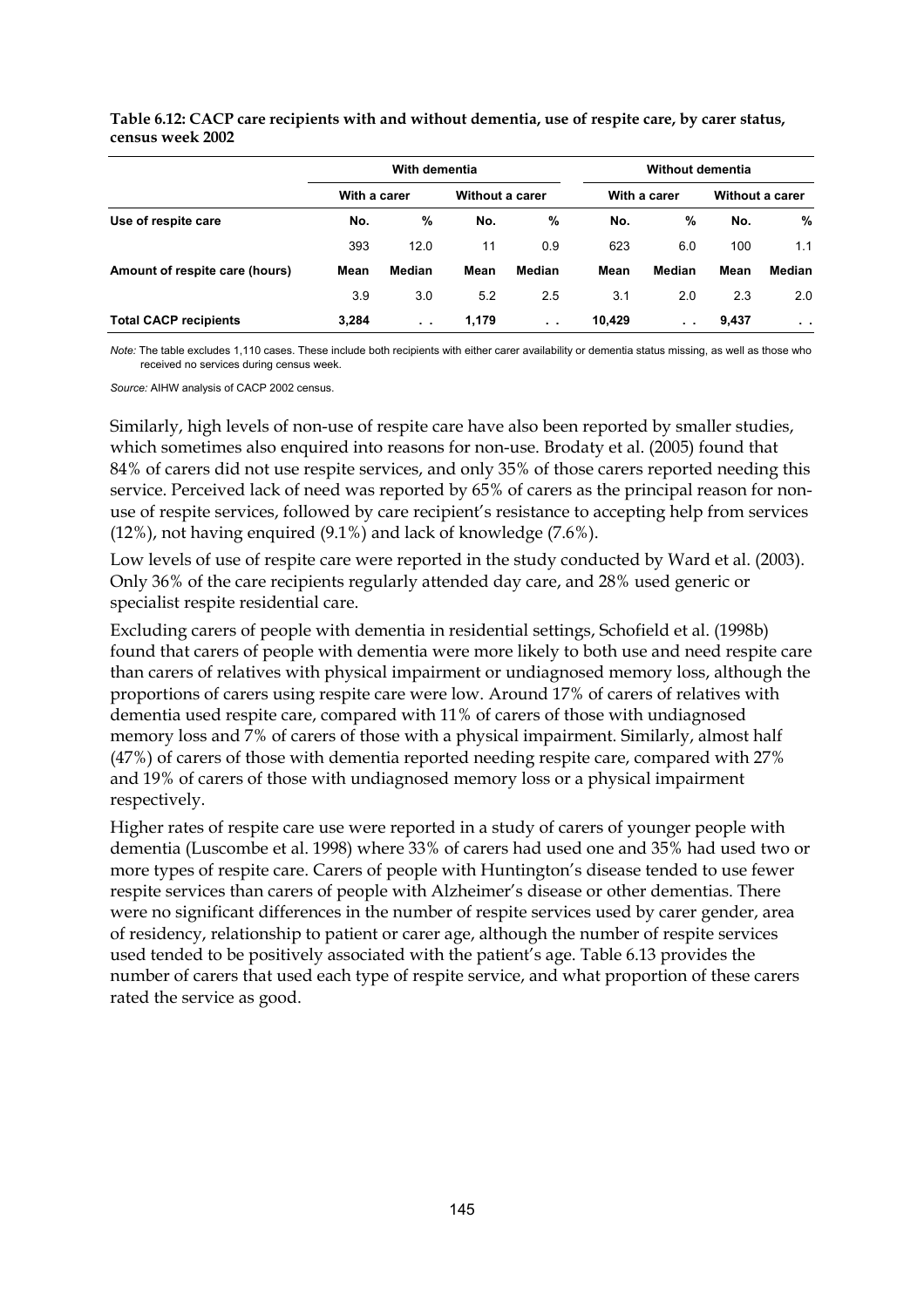| Type of service | <b>Number</b> | Per cent      | Per cent rated 'good'   |
|-----------------|---------------|---------------|-------------------------|
| Day centre      | 33            | 37.5          | 85                      |
| Hospital        | 25            | 28.4          | 68                      |
| Nursing home    | 15            | 17.0          | 47                      |
| In-home         | 12            | 13.6          | 92                      |
| Hostel          | 10            | 11.4          | 70                      |
| Other           | 8             | 9.1           | 67                      |
| Nil             | 28            | 31.8          | $\sim$ $ \sim$          |
| Total           | 88            | $\sim$ $\sim$ | $\mathbf{r}=\mathbf{r}$ |

**Table 6.13: Use of respite services at survey** 

*Source:* Table reproduced from Luscombe et al. 1998.

Leong et al. (2001) reported that respite care was one of the most frequently mentioned needs, but the experience of study participants at the time was that accessing in-home or institutional respite care at short notice was not usually possible. Respite care was seen as the only opportunity for carers to receive the break they needed for their health and state of mind. Leong et al. (2001) suggested that those caring for people with dementia at home feel a need for a variety of respite services, including day, overnight and weekend care, accessible at short notice—current services need to be more flexible and responsive to the actual needs of those who use them.

The range of respite services and their availability have grown over recent years, due to a number of federal government initiatives directed at increasing respite options for carers. However, data from the SDAC and ACAP suggest that there may still be issues in respect of carers' awareness of respite care options available to them and/or the extent to which carers perceive that respite care services are able to meet their needs appropriately.

# **6.8 Carer support and intervention**

The Australian Government offers support and intervention for carers through a number of programs, including the Early Stage Dementia Support and Respite Project, the Dementia Education and Support Program, the Carer Information and Support Program and the National Respite for Carers Program. The last five years have seen a major growth in the availability of respite services, including specific funding through the NRCP for emergency and overnight care for carers of people with dementia.

A number of intervention trials have addressed ways of assisting informal carers of those with dementia—however, as LoGiudice et al. (1999) noted, most trials have evaluated programs which have been specially designed for the project. For example, Brodaty & Gresham (1989) studied patient–carer pairs participating in either a dementia carers' program, memory retraining group or waiting group. At 12 months' follow-up, the carers' program resulted in significantly lower psychological stress among carers than the memory retraining program.

Fewer intervention trials have determined the effectiveness of health services that are already established. LoGiudice et al. (1999) conducted a study of carers and their relatives with mild to moderate cognitive impairment to assess the beneficial effects of a memory clinic for carers. The results demonstrated improved overall psychosocial health-related